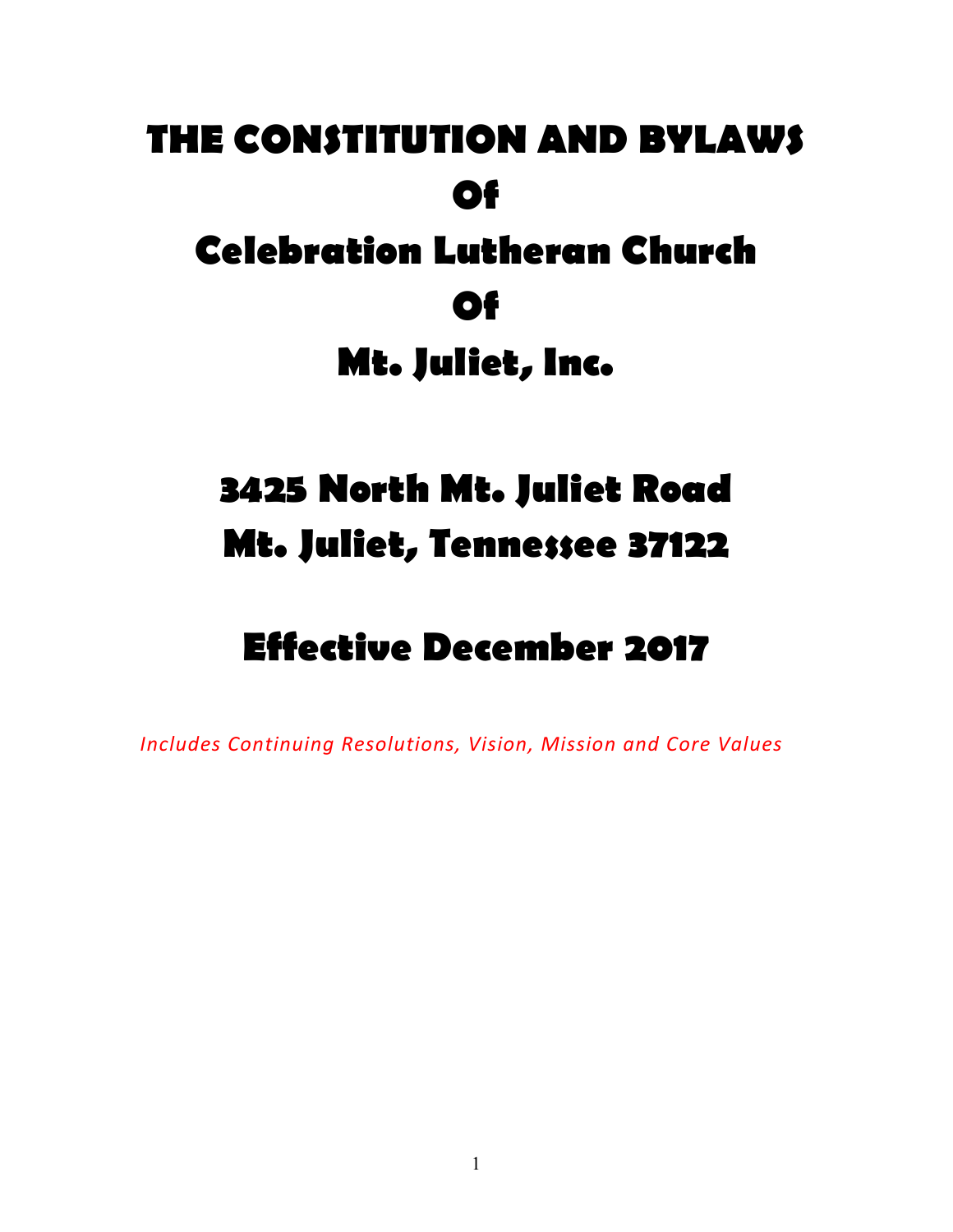## Table of Contents

| The Continuing Resolutions of Celebration Lutheran Church of Mt. Juliet, Inc. 37 |  |
|----------------------------------------------------------------------------------|--|
|                                                                                  |  |
|                                                                                  |  |
|                                                                                  |  |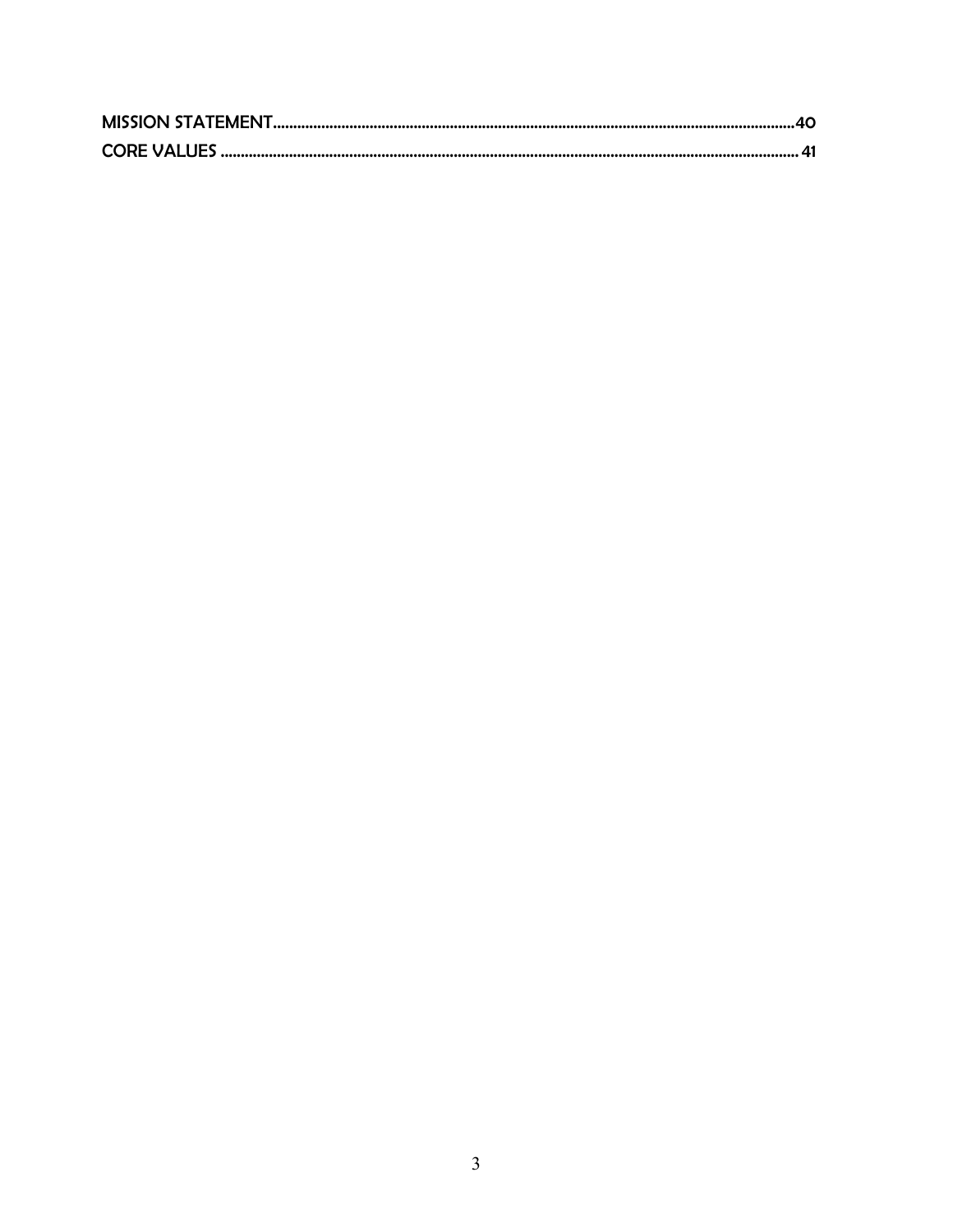## **The Constitution of Celebration Lutheran Church of Mt. Juliet, Inc.**

#### **PREAMBLE**

We, baptized members of the Church of Christ, responding in faith to the call of the Holy Spirit through the Gospel, desiring to unite together to preach the Word, administer the sacraments, and carry out God's mission, do hereby adopt this constitution and solemnly pledge ourselves to be governed by its provisions. In the name of the Father and of the Son and of the Holy Spirit.

## **Chapter 1. NAME AND INCORPORATION**

- C1.01. The name of this congregation shall be Celebration Lutheran Church of Mt. Juliet, Inc.
- C1.02. For the purpose of this constitution and the accompanying bylaws, the Celebration Lutheran Church of Mt. Juliet, Inc. congregation is hereinafter designated as "this congregation."
- 1.03.C1.11 This congregation shall be incorporated under the laws of the State of Tennessee.

## **Chapter 2. CONFESSION OF FAITH**

- \*C2.01. This congregation confesses the Triune God, Father, Son and Holy Spirit.
- \*C2.02. This congregation confesses Jesus Christ as Lord and Savior and the Gospel as the power of God for the salvation of all who believe.
	- a. Jesus Christ is the Word of God incarnate, through whom everything was made and through whose life, death, and resurrection God fashions a new creation.
	- b. The proclamation of God's message to us as both Law and Gospel is the Word of God, revealing judgment and mercy through word and deed, beginning with the Word in creation, continuing in the history of Israel, and centering in all its fullness in the person and work of Jesus Christ.
	- c. The canonical Scriptures of the Old and New Testaments are the written Word of God. Inspired by God's Spirit speaking through their authors, they record and announce God's revelation centering in Jesus Christ. Through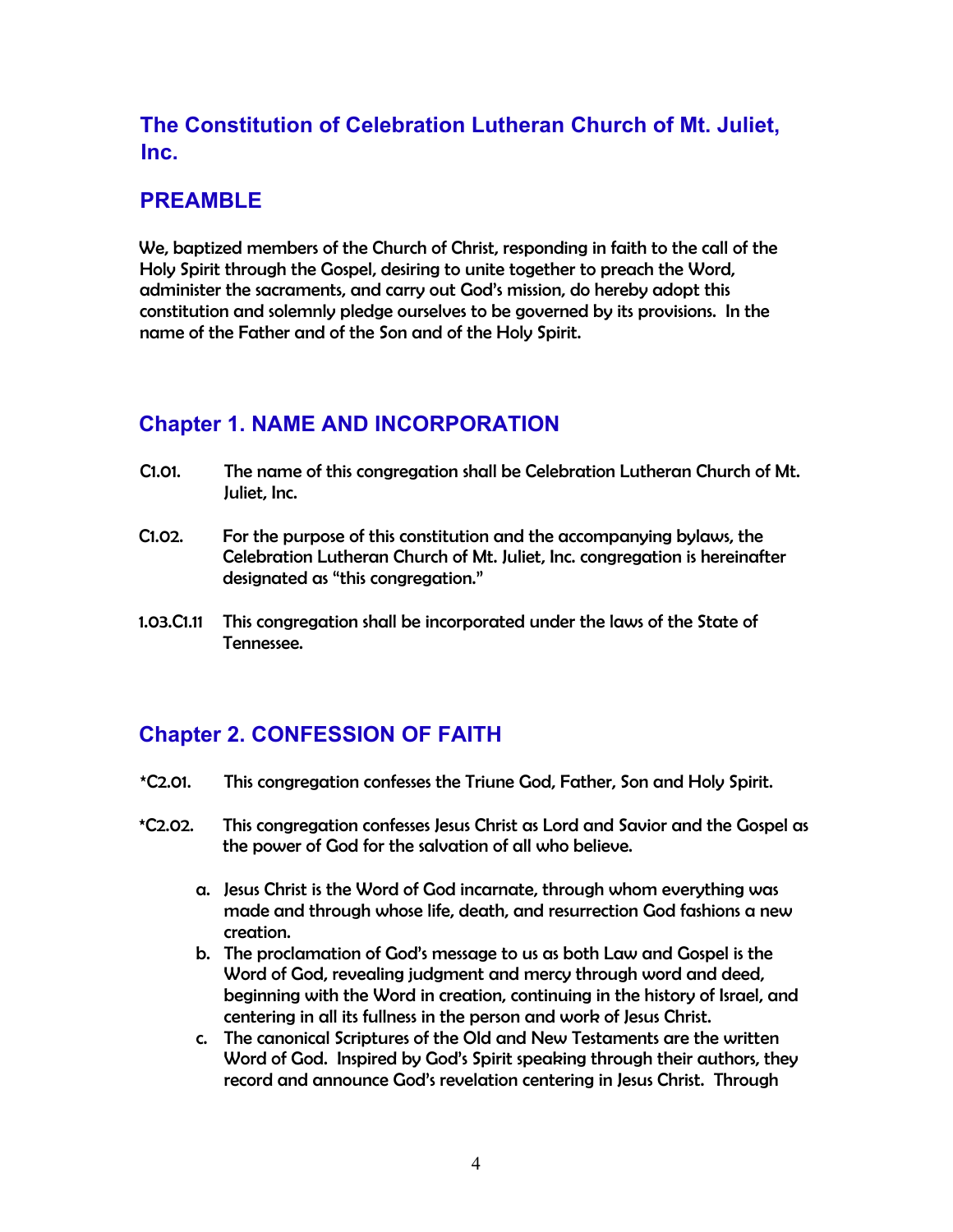them God's spirit speaks to us to create and sustain Christian faith and fellowship for service in the world.

- \*C2.03. This congregation accepts the canonical Scriptures of the Old and New Testaments as the inspired Word of God and the authoritative source and norm of its proclamation, faith, and life.
- \*C2.04. This congregation accepts the Apostles', Nicene, and Athanasian Creeds as true declarations of the faith of this congregation.
- \*C2.05. This congregation accepts the Unaltered Augsburg Confession as a true witness to the Gospel, acknowledging as one with it in faith and doctrine all churches that likewise accept the teachings of the Unaltered Augsburg Confession.
- \*C2.06. This congregation accepts the other confessional writings in the Book of Concord, namely, the Apology of the Augsburg Confession, the Smalcald Articles and the Treatise, the Small Catechism, the Large Catechism, and the Formula of Concord, as further valid interpretations of the faith of the Church.
- \*C2.07. This congregation confesses the Gospel, recorded in the Holy Scriptures and confessed in the ecumenical creeds and Lutheran confessional writings, as the power of God to create and sustain the Church for God's mission in the world.

## **Chapter 3. NATURE OF THE CHURCH**

- \*C3.01. All power in the Church belongs to our Lord Jesus Christ, its head. All actions of this congregation are to be carried out under his rule and authority.
- \*C3.02. This church confesses the one, holy, catholic, and apostolic Church and is resolved to serve Christian Unity throughout the world.
- \*C3.03. The Church exists both as an inclusive fellowship and as local congregations gathered for worship and Christian service. Congregations find their fulfillment in the universal community of the Church, and the universal Church exists in and through congregations. The Evangelical Lutheran Church in America, therefore, derives its character and powers both from the sanction and representation of its congregations and from its inherent nature as an expression of the broader fellowship of the faithful. In length, it acknowledges itself to be in the historic continuity of the communion of saints; in breadth, it expresses the fellowship of believers and congregations in our day.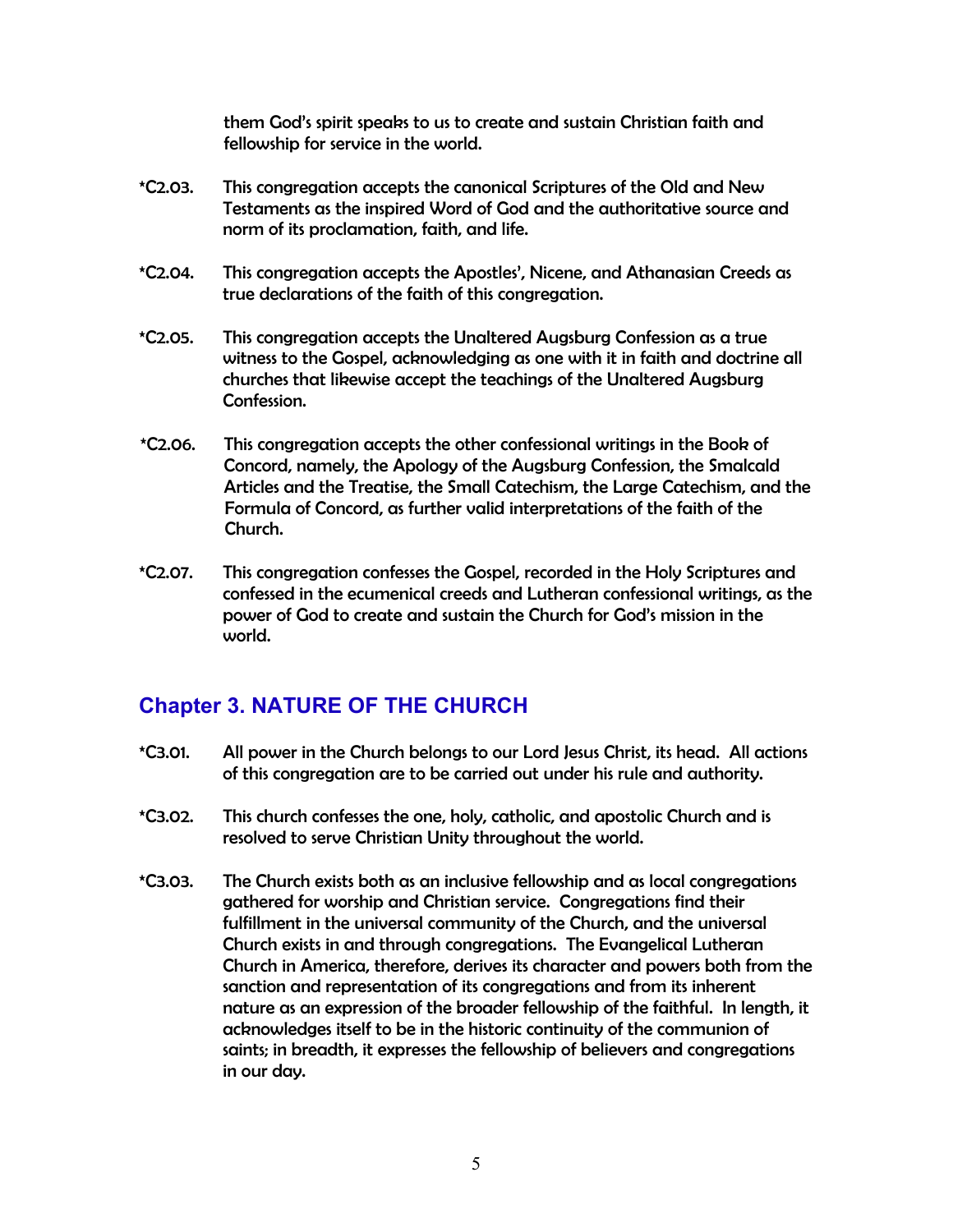- \*C3.04. This church, inspired and led by the Holy Spirit, participates in The Lutheran World Federation as a global communion of churches, engaging in faithful witness to the gospel of Jesus Christ and in service for the sake of God's mission in the world.
- \*C3.05. The name Evangelical Lutheran Church in America (ELCA or "this church") as used herein refers in general references to this whole church, including its three expressions: congregations, synods, and the churchwide organization. The name Evangelical Lutheran Church in America is also the name of the corporation of the churchwide organization to which specific references may be made herein.

## **Chapter 4. STATEMENT OF PURPOSE**

- \*C4.01. The Church is a people created by God in Christ, empowered by the Holy spirit, called and sent to bear witness to God's creative, redeeming, and sanctifying activity in the world.
- \*C4.02. To participate in God's mission, this congregation as a part of the Church shall:
	- a. Worship God in proclamation of the Word and administration of the sacraments and through lives of prayer, praise, thanksgiving, witness, and service;
	- b. Proclaim God's saving Gospel of justification by grace for Christ's sake through faith alone, according to the apostolic witness in the Holy Scripture, preserving and transmitting the Gospel faithfully to future generations;
	- c. Carry out Christ's Great Commission by reaching out to all people to bring them to faith in Christ and by doing all ministry with a global awareness consistent with the understanding of God as Creator, Redeemer, and Sanctifier of all;
	- d. Serve in response to God's love to meet human needs, caring for the sick and the aged, advocating dignity and justice for all people, working for peace and reconciliation among the nations, and standing with the poor and powerless, and committing itself to their needs;
	- e. Nurture its members in the Word of God so as to grow in faith and hope and love, to see daily life as the primary setting for the exercise of their Christian calling, and to use the gifts of the Spirit for their life together and for their calling in the world;
	- f. Manifest the unity given to the people of God by living together in the love of Christ and by joining with other Christians in prayer and action to express and preserve the unity which the Spirit gives.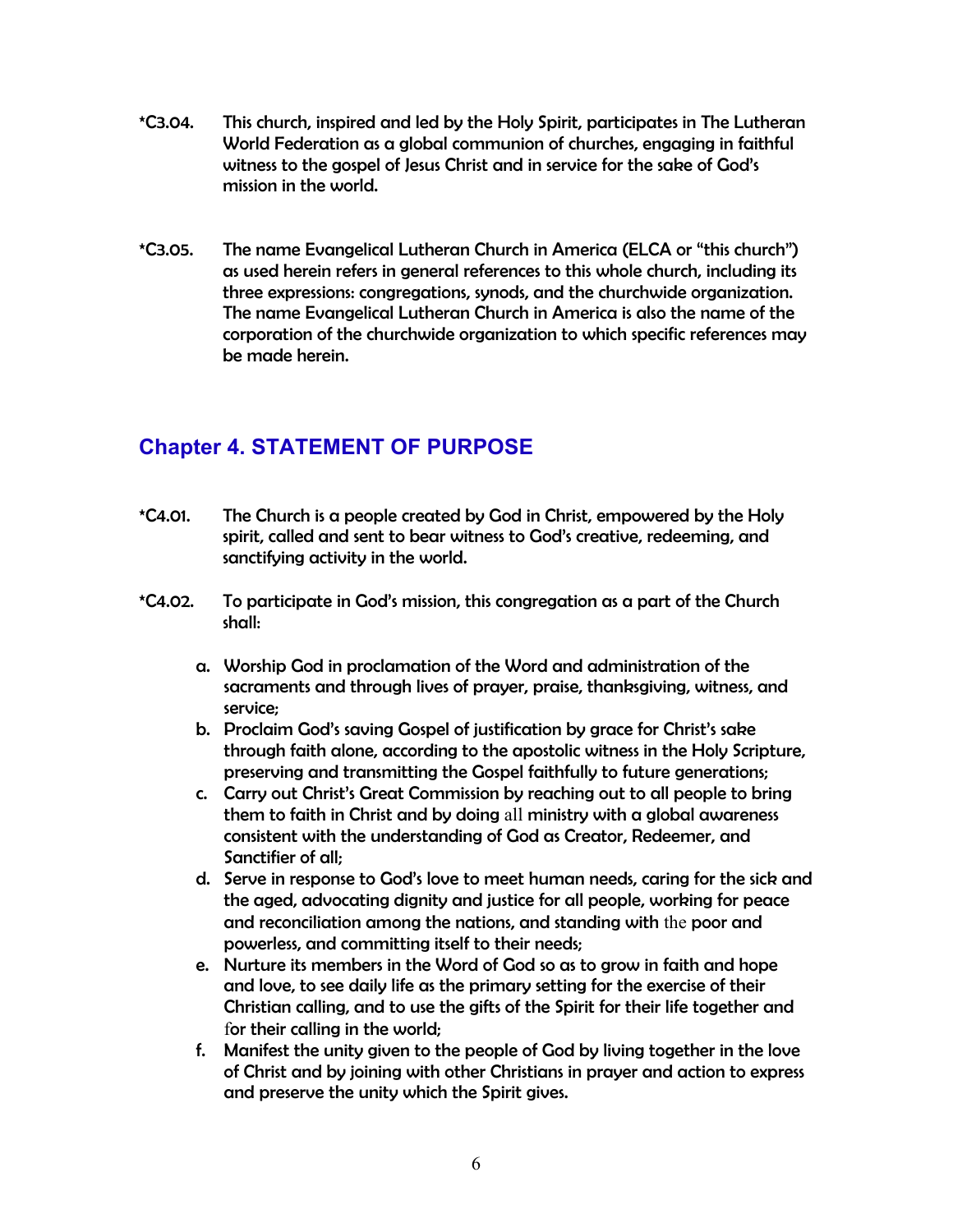- \*C4.03 To fulfill these purposes, this congregation shall:
	- a. Provide services of worship at which the Word of God is preached and the sacraments are administered;
	- b. Provide pastoral care and assist all members to participate in this ministry;
	- c. Challenge, equip, and support all members in carrying out their calling in their daily lives and in their congregation;
	- d. Teach the Word of God;
	- e. Witness to the reconciling Word of God in Christ, reaching out to all people;
	- f. Respond to human need, work for justice and peace, care for the sick and the suffering, and participate responsibly in society;
	- g. Motivate its members to provide financial support for the congregation's ministry and the ministry of other parts of the Evangelical Lutheran Church in America;
	- h. Foster and participate in interdependent relationships with other congregations, the synod, and the churchwide organization of the Evangelical Lutheran Church in America;
	- i. Foster and participate in ecumenical relationships consistent with churchwide policy.
- \*C4.04. This congregation shall develop an organizational structure to be described in the bylaws. The Congregation Council shall prepare descriptions of the responsibilities of each committee, task force, or other organizational groups and shall review their actions. Such description shall be contained in continuing resolutions in the section on the Congregation Committees.
- \*C4.05. This congregation shall, from time to time, adopt a mission statement which will provide specific direction for its programs.
- \*C4.06. References herein to the nature of the relationship between the three expressions of this church—congregations, synods, and the churchwide organization—as being interdependent or as being in a partnership relationship describe the mutual responsibility of these expressions in God's mission and the fulfillment of the purposes of this church as described in this chapter, and do not imply or describe the creation of partnerships, coventures, agencies, or other legal relationships recognized in civil law.

## **Chapter 5. POWERS OF THE CONGREGATION**

\*C5.01. The powers of this congregation are those necessary to fulfill its purpose.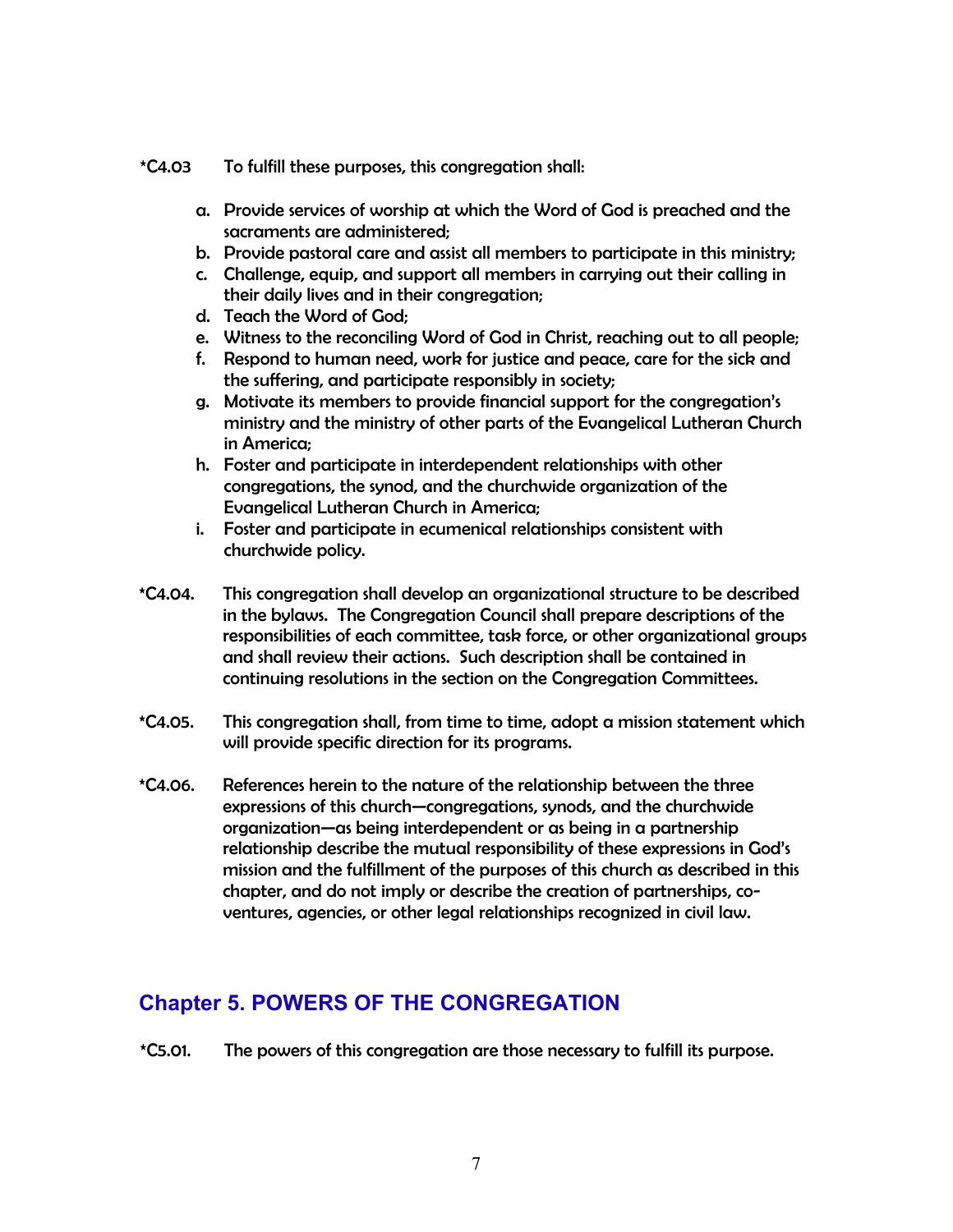- \*C5.02. The powers of this congregation are vested in the Congregation Meeting called and conducted as provided in this constitution and bylaws.
- \*C5.03. Only such authority as is delegated to the Congregation Council or other organizational units in this congregation's governing documents is recognized. All remaining authority is retained by the congregation. The congregation is authorized to:
	- a. Call a pastor as provided in Chapter 9;
	- b. Terminate the call of a pastor as provided in Chapter 9;
	- c. call a minister of Word and Service;
	- d. or terminate the call of a minister of Word and Service in conformity with the applicable policy of the Evangelical Lutheran Church in America;
	- e. adopt amendments to the constitution, as provided in Chapter 16, amendments to the bylaws, as specified in chapter 16, and continuing resolutions, as provided in chapter 18.
	- f. approve the annual budget;
	- g. acquire real and personal property by gift, devise, purchase, or other lawful means;
	- g. hold title to and use its property for any and all activities consistent with its purpose;
	- h. sell, mortgage, lease, transfer, or otherwise dispose of its property by any lawful means;
	- i. elect its officers, Congregation Council, boards, and committees, and require them to carry out their duties in accordance with the constitution, and bylaws, and continuing resolutions; and
	- j. terminate its relationship with the Evangelical Lutheran Church in America as provided in Chapter 6.
- \*C5.04. This congregation shall choose from among its voting members laypersons to serve as voting members of the Synod Assembly as well as persons to represent it at meetings of any conference, cluster, coalition, or other area subdivision of which it is a member. The number of persons to be elected by the congregation and other qualifications shall be as prescribed in guidelines established by the Southeastern Synod of the Evangelical Lutheran Church in America.

## **Chapter 6. CHURCH AFFILIATION**

\*C6.01. This congregation shall be an interdependent part of the Evangelical Lutheran Church in America or its successor, and of the Southeastern Synod of the Evangelical Lutheran Church in America. This congregation is subject to the discipline of the Evangelical Lutheran Church in America.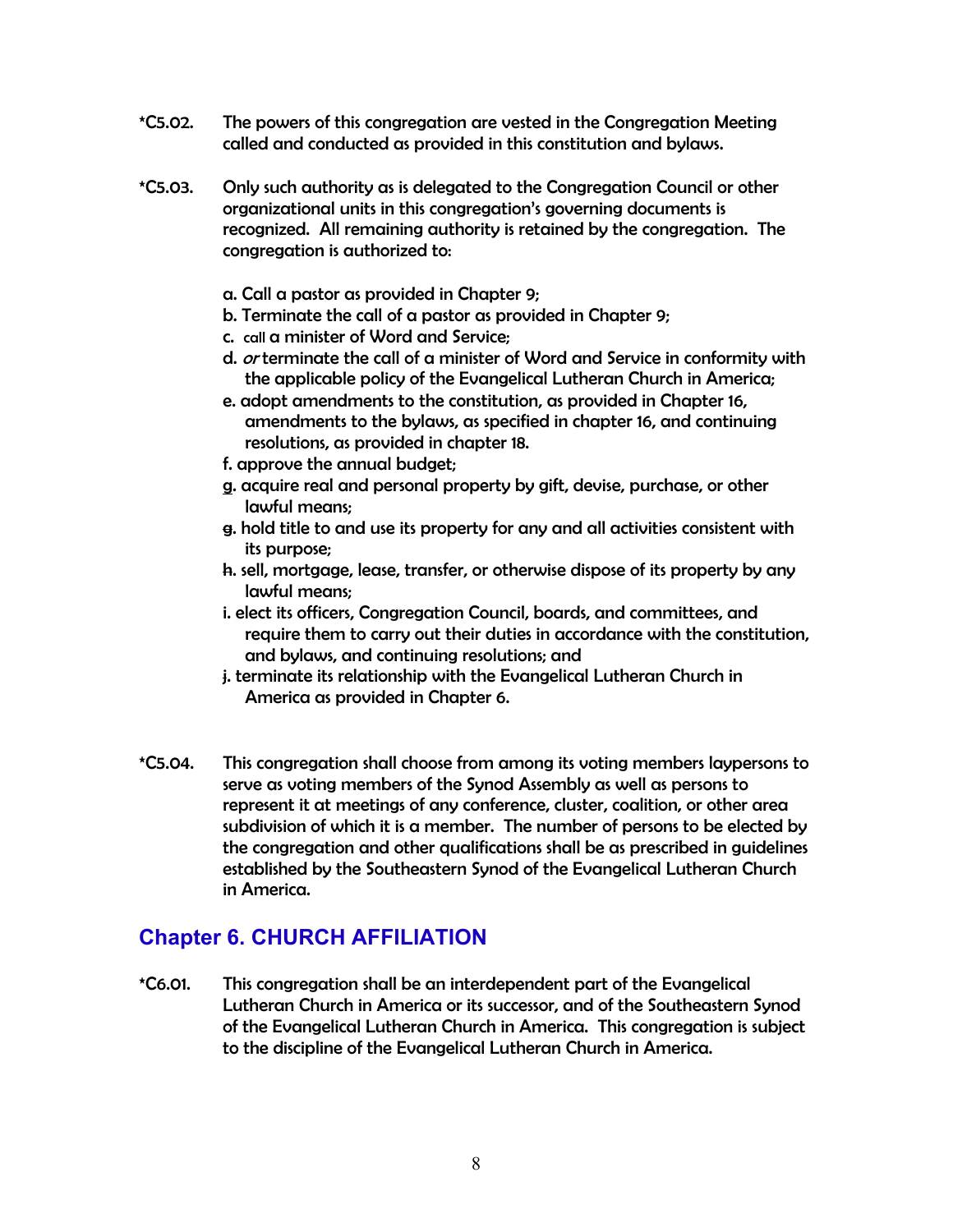- \*C6.02. This congregation accepts the Confession of Faith and agrees to the Purposes of the Evangelical Lutheran Church in America and shall act in accordance with them.
- \*C6.03. This congregation acknowledges its relationship with the Evangelical Lutheran Church in America in which:
	- a. This congregation agrees to be responsible for its life as a Christian community;
	- b. This congregation pledges its financial support and participation in the life and mission of the Evangelical Lutheran Church in America;
	- c. This congregation agrees to call pastoral leadership from the roster of Ministers of Word And Sacrament of the Evangelical Lutheran Church in America in accordance with its call procedures except in special circumstances and with the approval of the bishop of the synod; These special circumstances are limited either to calling a candidate approved for the roster of Ministers of Word and Sacrament of the Evangelical Lutheran Church in America or to contracting for pastoral services with an ordained minister of a church body with which the Evangelical Lutheran Church in America officially has established a relationship of full communion.
	- d. This congregation agrees to consider ministers of Word and Service for call to other staff positions in the congregation according to the procedures of the Evangelical Lutheran Church in America.
	- e. This congregation agrees to file this constitution and any subsequent changes to this constitution with the synod for review to ascertain that all of its provisions are in agreement with the constitution and bylaws of the Evangelical Lutheran Church in America and with the constitution of the synod.
- \*C6.04. Affiliation with the Evangelical Lutheran Church in America may be terminated as follows:
	- a. This congregation takes action to dissolve;
	- b. This congregation ceases to exist;
	- c. This congregation is removed from membership in the Evangelical Lutheran Church in America according to the procedures for discipline of the Evangelical Lutheran Church in America;
	- d. This congregation follows the procedures outlined in C6.05.
- \*C6.05. This congregation may terminate its relationship with the Evangelical Lutheran Church in America by the following procedure:
	- a. A resolution indicating the intent to terminate its relationship must be adopted at a legally called and conducted special meeting of the congregation by a two-thirds vote of the voting members present. Such meeting may be held no sooner than 30 days after written notice of the meeting is received by the bishop of the synod, during which time the congregation shall consult with the bishop and the bishop's designees, if any.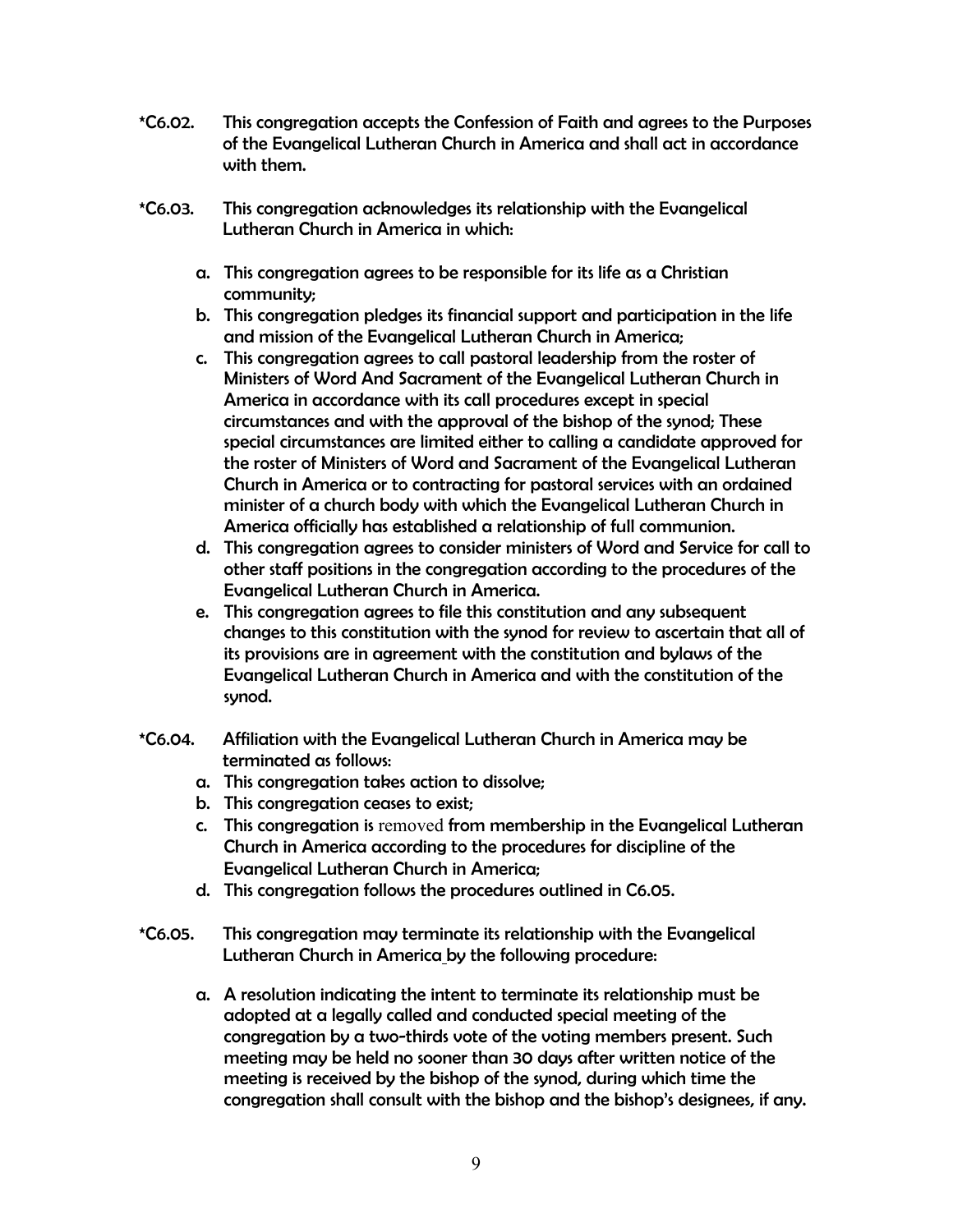The times and manner of the consultation shall be determined by the bishop in consultation with the congregation council. Unless he or she is a voting member of the congregation, the bishop and the bishop's designees, if any, shall have voice but not vote at the meeting.

- b. The secretary of the congregation shall submit a copy of the resolution to the bishop, attesting that the special meeting was legally called and conducted and certifying the outcome of the vote, and shall mail a copy of the resolution to voting members of the congregation. This notice shall be submitted within 10 days after the resolution has been adopted.
- c. The bishop of the synod and the congregation shall continue in consultation, as specified in paragraph a. above, during a period of at least 90 days after receipt by the synod of the notice as specified in paragraph b. above.
- d. If the congregation, after such consultation, still seeks to terminate its relationship, such action may be taken at a legally called and conducted special meeting by a two-thirds vote of the voting members present. Notice of the meeting shall be mailed to all voting members and to the bishop at least 10 days in advance of the meeting. Unless he or she is voting member of the congregation, the bishop and the bishop's designees, if any, shall have voice but not vote at the meeting.
- e. A copy of the resolution, attesting that the special meeting was legally called and conducted and certifying the outcome of the vote, shall be sent to the bishop within 10 days after the resolution has been adopted, at which time the relationship between the congregation and this church shall be terminated subject to paragraphs g., h., and i. below. Unless this notification to the bishop also certifies that the congregation has voted by a two-thirds vote to affiliate with another Lutheran denomination, the congregation will be conclusively presumed to be an independent or non-Lutheran church.
- f. Notice of termination shall be forwarded by the bishop to the secretary of the ELCA, who shall report the termination to the Churchwide Assembly.
- g. This congregation shall abide by these covenants by and among the three expressions of this church:

1) Congregations seeking to terminate their relationship with this church which fail or refuse to comply with each of the foregoing provisions in \*C6.05., shall be required to receive Synod Council approval before terminating their membership in this church.

2) Congregations which had been members of the Lutheran Church in America shall be required, in addition to complying with the foregoing provisions in \*C6.05., to receive synodical approval before terminating their membership in this church.

3) Congregations established by the Evangelical Lutheran Church in America shall be required, in addition to complying with the foregoing provisions in \*C6.05, to satisfy all financial obligations to this church and receive Synod Council approval before terminating their membership in this church.

h. If this congregation fails to achieve the required two-thirds vote of voting members present at the congregation's first meeting as specified in paragraph a. above, another special meeting to consider termination of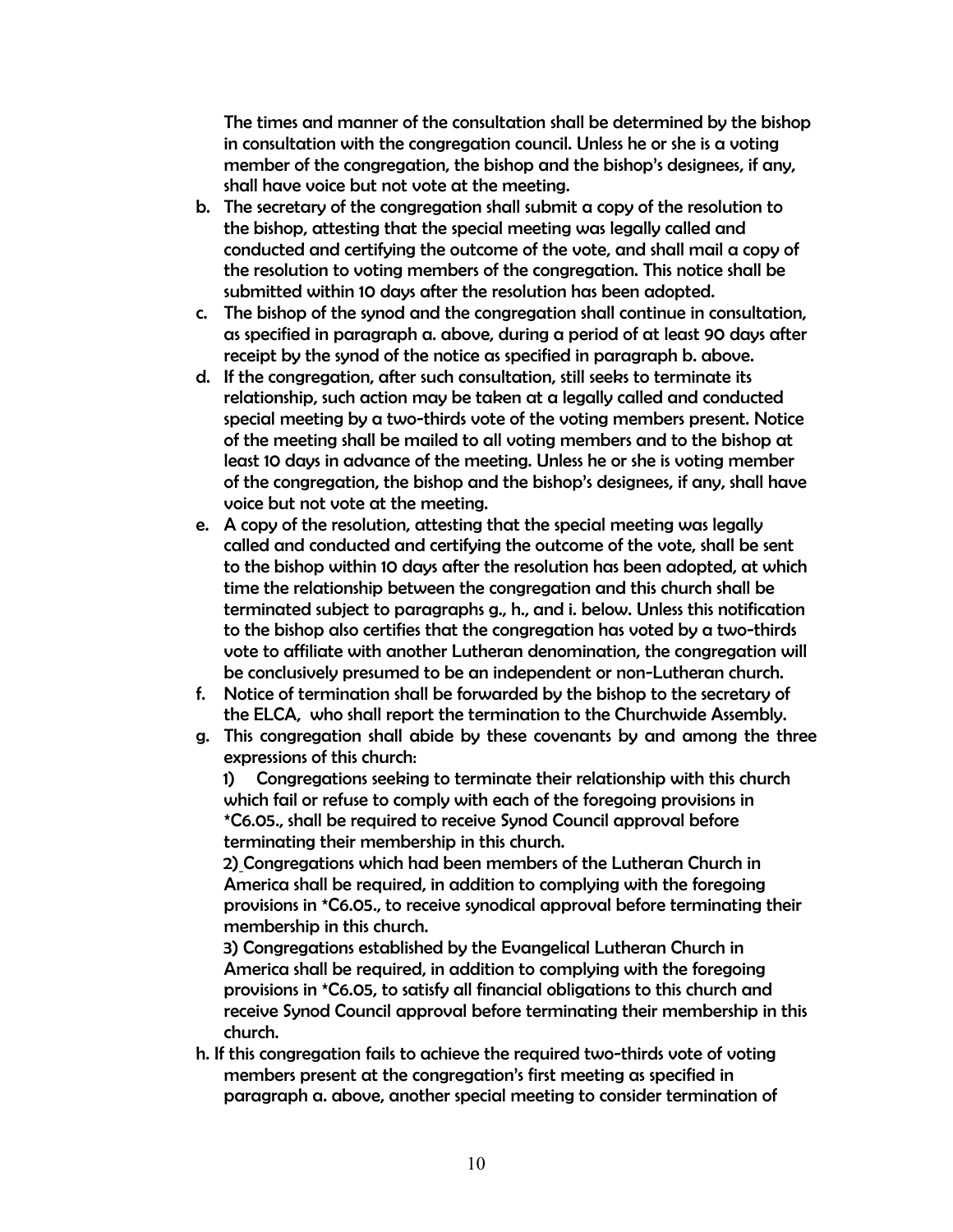relationship with this church may be called no sooner than six months after that first meeting. If this congregation fails to achieve the required twothirds vote of voting members present at the congregation's second meeting as specified in paragraph d. above, another attempt to consider termination of relationship with this church must follow all requirements of \*C6.05. and may begin no sooner than six months after that second meeting.

- \*C6.06. If this congregation considers relocation, it shall confer with the bishop of the synod in which it is territorially located and the appropriate unit of the churchwide organization before any steps are taken leading to such action. The approval of the Synod Council shall be received before any such action is effected.
- \*C6.07. If this congregation considers developing an additional site to be used regularly for worship, it shall confer with the bishop of the synod in which it is territorially located and the appropriate unit of the churchwide organization before any steps are taken leading to such action.

## **Chapter 7. PROPERTY OWNERSHIP**

- \*C7.01. If this congregation ceases to exist, title to undisposed property shall pass to the Southeastern Synod of the Evangelical Lutheran Church in America.
- \*C7.02 If this congregation is removed from membership in the Evangelical Lutheran Church in America according to its procedure for discipline, title to property shall continue to reside in this congregation.
- \*C7.03. If two-thirds of the voting members of this congregation present at a legally called and conducted special meeting of this congregation vote to transfer to another Lutheran church body, title to property shall continue to reside in this congregation, provided the process for termination of relationship in\*C6.05. has been followed. Before this congregation takes action to transfer to another Lutheran church body, it shall consult with representatives of the Southeastern Synod.
- \*C7.04. If two-thirds of the voting members of this congregation present at a legally called and conducted special meeting of this congregation vote to become independent or relate to a non-Lutheran church body and have followed the process for termination of relationship in \*C6.05, title to property of this congregation shall continue to reside in this congregation only with the consent of the Synod Council. The Synod Council, after consultation with this congregation by the established synodical process, may give approval to the request to become independent or to relate to a non-Lutheran church body, in which case title shall remain with the majority of this congregation. If the Synod Council fails to give such approval, title shall remain with those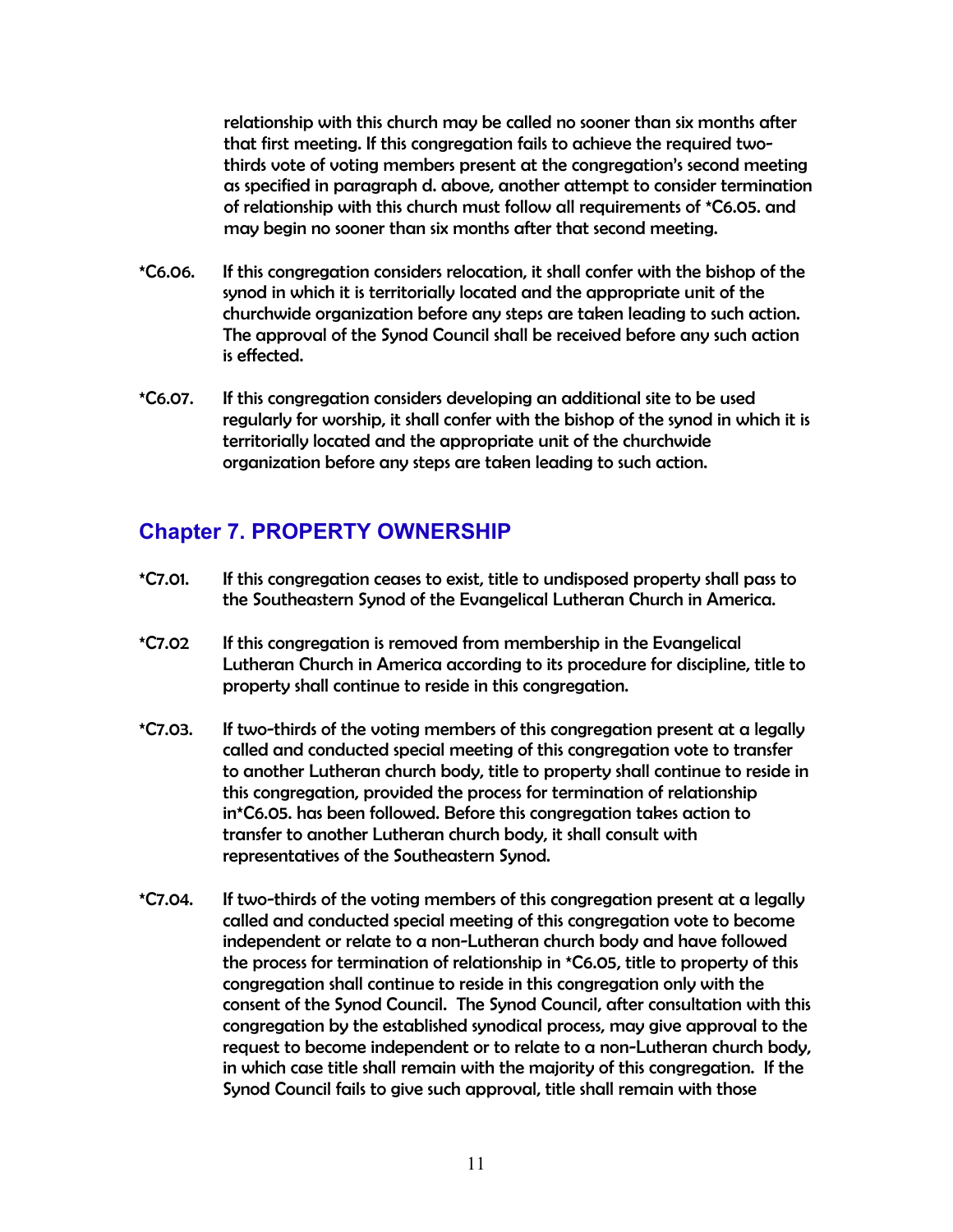members who desire to continue as a congregation of the Evangelical Lutheran Church in America.

- C7.05. Notwithstanding the provisions of \*C7.02. and \*C.7.03. above, where this congregation has received property from the synod pursuant to a deed or other instrument containing restrictions under provision 9.71.a. of the Constitution, Bylaws, and Continuing Resolutions of the Evangelical Lutheran Church in America, this congregation accepts such restrictions and: a. Shall not transfer, encumber, mortgage, or in any way burden or impair any right, title, or interest in the property without prior approval of the Synod Council.
	- b. Shall—upon written demand by the Synod Council, pursuant to †S13.23. of the constitution of The Southeastern Synod - reconvey and transfer all right, title, and interest in the property to the synod.

## **Chapter 8. MEMBERSHIP**

- \*C8.01. Members of this congregation shall be those baptized persons on the roll of this congregation at the time that this constitution is adopted and those who are admitted thereafter and who have declared and maintain their membership in accordance with the provisions of this Constitution and its bylaws.
- \*C8.02. Members shall be classified as follows:
	- a. **Baptized** members are those persons who have been received by the Sacrament of Holy Baptism in this congregation, or, having been previously baptized in the name of the Triune God, have been received by certificate of transfer from other Lutheran congregations or by affirmation of faith.
	- b. **Confirmed** members are baptized persons who have been confirmed in this congregation, those who have been received by adult baptism or by transfer as confirmed members from other Lutheran congregations, or baptized persons received by affirmation of faith.
	- c. **Voting** members are confirmed members. Such confirmed members during the current or preceding calendar year, shall have communed in this congregation and shall have made a contribution of record to this congregation. Members of this congregation who have satisfied these basic standards shall have the privilege of voice and vote at every regular and special meeting of the congregation as well as the other rights and privileges ascribed to voting members by the provisions of this constitution and its bylaws.
	- d. **Associate** members are persons holding membership in other [ELCA] [Lutheran] [Christian] congregations who wish to retain such membership but desire to participate in the life and mission of this congregation. These individuals have all the privileges and duties of membership except voting rights or other rights and privileges ascribed to voting members by the provisions of this constitution and its bylaws.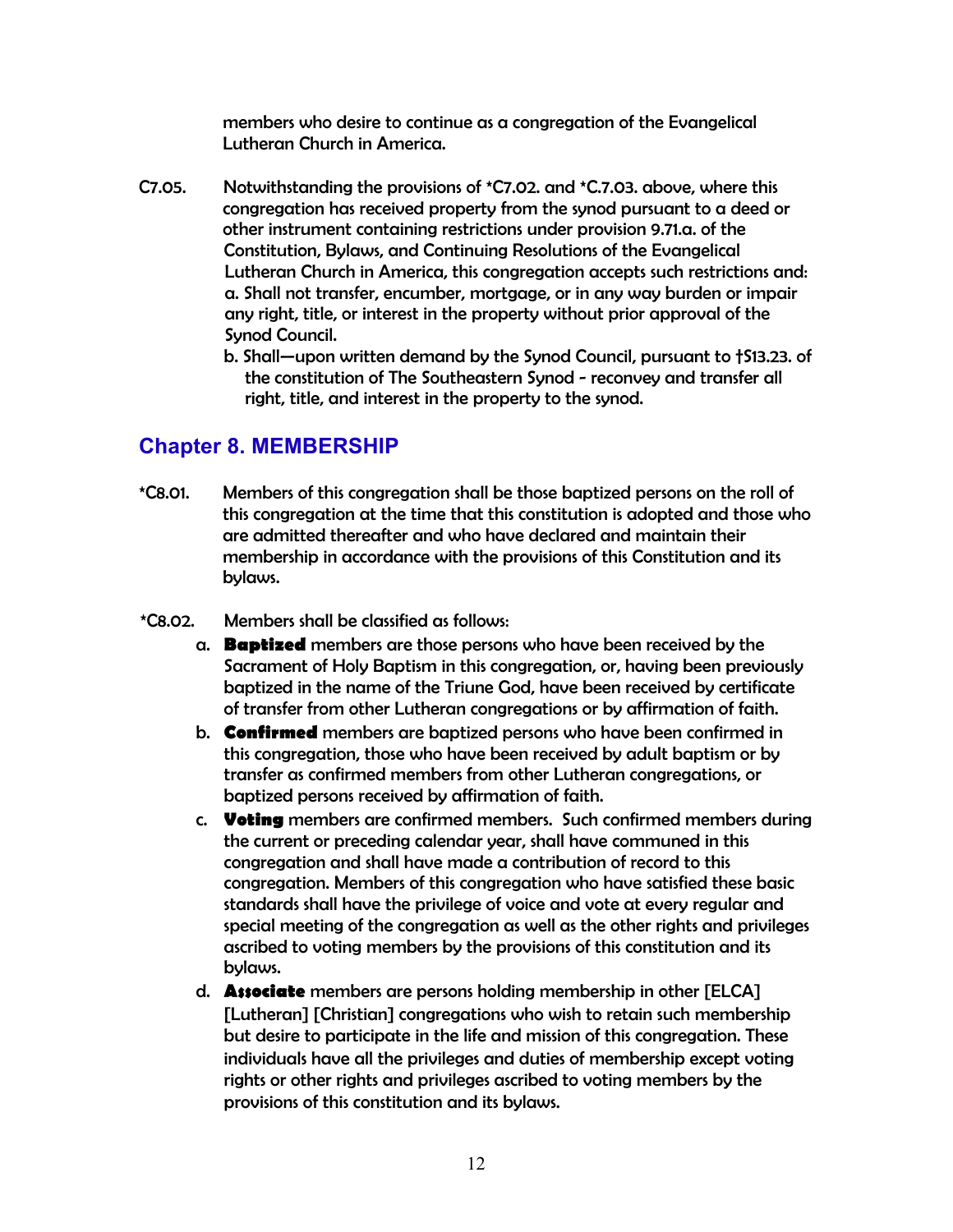- e. **Seasonal** members are voting members of other ELCA congregations who wish to retain such membership but desire to participate in the life and mission of this congregation, including exercising limited voting rights in this congregation. The Congregation Council may grant seasonal membership to such persons provided that this congregation is a member of a synod where the Synod Council has approved seasonal member voting on its territory. Such seasonal members shall have all the privileges and duties of voting members except that:
	- 1) they shall not be eligible for elected office in, or for membership on the Congregation Council or on a call committee of, this congregation;
	- 2) they shall not have the right to vote on any matter concerning or affecting the call or termination of call of any minister of this congregation;
	- 3) they shall not have the right to vote on any matter concerning or affecting the affiliation of this congregation with the ELCA;
	- 4) they shall not be eligible to serve as voting members from this congregation of the Synod Assembly or the Churchwide Assembly;
	- 5) they shall not, even if otherwise permitted by this congregation, vote by proxy or by absentee ballot; and
	- 6) they shall not, within any two calendar month period, exercise voting rights in this congregation and in the congregation where they remain voting members.
- \*C8.03. All applications for confirmed membership shall be submitted to and shall require the approval of the Congregation Council.
- \*C8.04. It shall be the privilege and duty of members of this congregation to:
	- a. Make regular use of the means of grace, both Word and sacraments;
	- b. Live a Christian life in accordance with the Word of God and the teachings of the Lutheran church; and
	- c. Support the work of this congregation, the synod, and the churchwide organization of the Evangelical Lutheran Church in America through contributions of their time, abilities, and financial support as biblical stewards.
- \*C8.05. Membership in this congregation shall be terminated by any of the following:
	- a. Death;
	- b. Resignation;
	- c. Transfer or release;
	- d. disciplinary action in accordance with ELCA constitutional provision 20.41. and the accompanying bylaws; or
	- e. removal from the roll due to inactivity in accordance with the provisions of this constitution and its bylaws.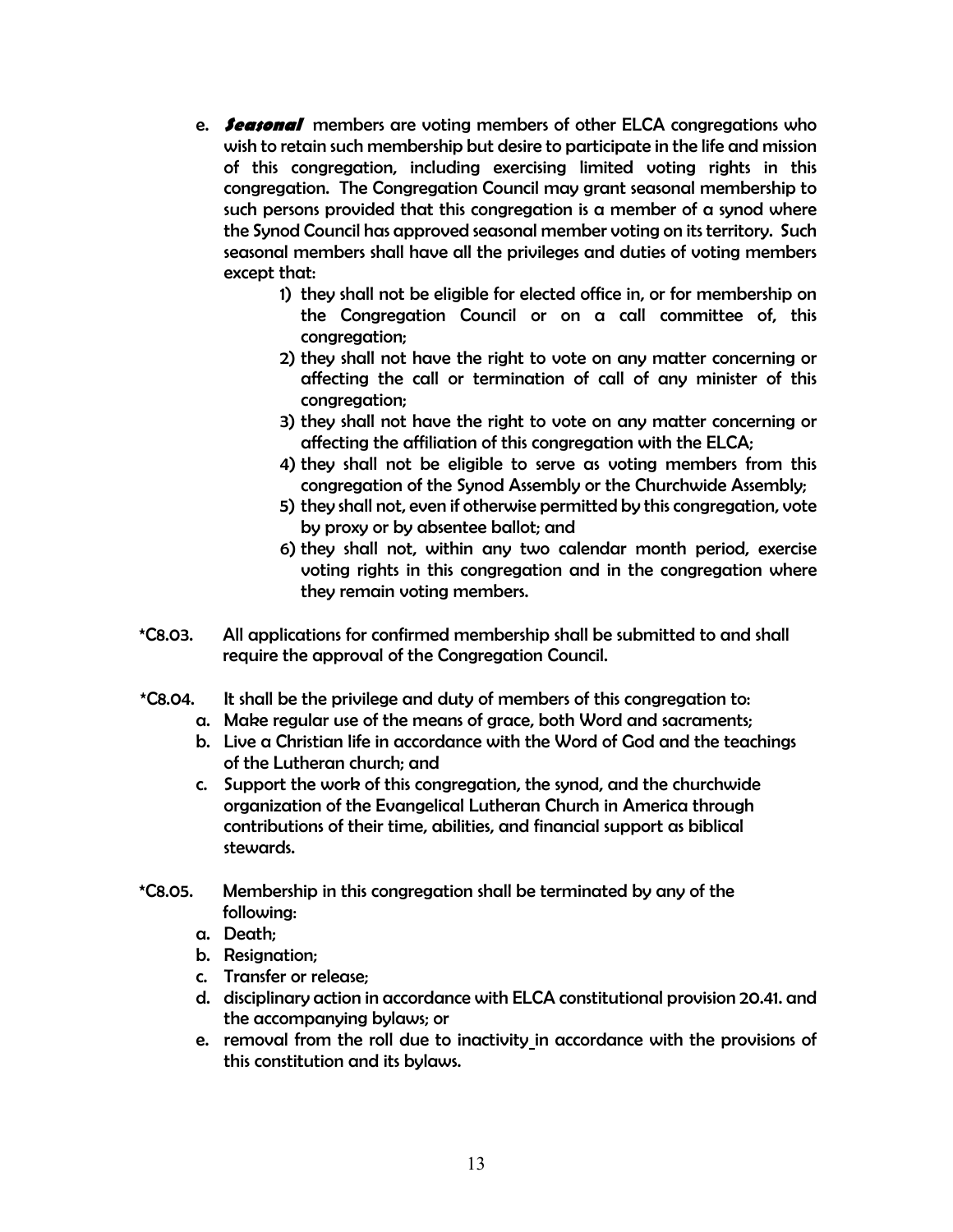Such persons who have been removed from the roll of members shall remain persons for whom the Church has a continuing pastoral concern.

## **Chapter 9. ROSTERED MINISTER**

- \*C9.01. Authority to call a pastor shall be in this congregation by at least a twothirds vote of members present and voting at a meeting regularly called for that purpose. Before a call is issued, the officers, or a committee elected by this congregation to recommend the call shall seek the advice and help of the bishop of the synod
- \*C9.02. Only a member of the roster of Ministers of Word and Sacrament of the Evangelical Lutheran Church in America or a candidate for the roster of Ministers of Word and Sacrament who has been recommended for the congregation by the synodical bishop may be called as a pastor of this congregation.
- \*C9.03. Consistent with the faith and practice of the Evangelical Lutheran Church in America,
	- a. Every Minister of Word and Sacrament shall:
		- 1) Preach the Word;
		- 2) Administer the sacraments;
		- 3) Conduct public worship;
		- 4) Provide pastoral care; and
		- 5) seek out and encourage qualified persons to prepare for the ministry of the Gospel;
		- 6) impart knowledge of this church and its wider ministry though distribution of its communications and publications;
		- 7) witnessss to the Kingdom of God in the community, in the nation, and abroad; and Speak publicly to the world in solidarity with the poor and oppressed, calling for justice and proclaiming God's love for the world.
	- b. Each pastor with a congregational call shall, within the congregation:
		- 1) Offer instruction, confirm, marry, visit the sick and distressed, and bury the dead;
		- 2) relate to all schools and organizations of this congregation;
		- 3) Install regularly elected members of the Congregation Council; and
		- 4) With the council, administer discipline; and
		- 5) endeavor to increase the support given by the congregation to work of the ELCA churchwide organization and of the southeastern Synod of the ELCA.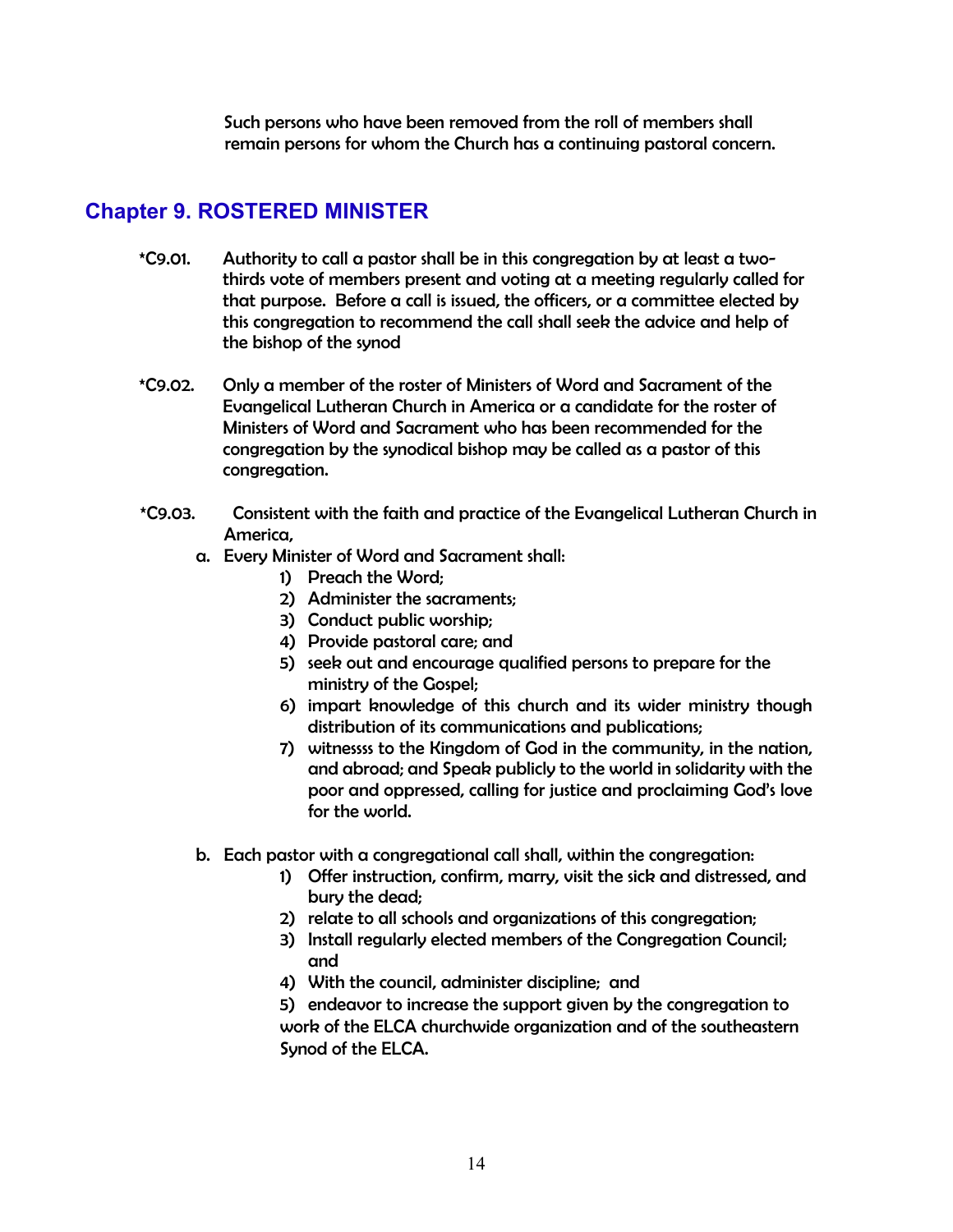- \*C9.04 The specific duties of the pastor, compensation, and other matters pertaining to the service of the pastor shall be included in a letter of call, which shall be attested by the bishop of the synod.
- \*C9.05. The provisions for termination of the mutual relationship between a minister of Word and Sacrament and this congregation shall be as follows:
	- a. The call of this congregation, when accepted by a pastor, shall constitute a continuing mutual relationship and commitment which shall be terminated only by death or, following consultation with the synodical bishop for the following reasons:
		- 1) mutual agreement to terminate the call or the completion of a call for a specific term;
		- 2) resignation of the pastor, which shall become effective, unless otherwise agreed, no later than 30 days after the date on which it was submitted;
		- 3) inability to conduct the pastoral office effectively in that congregation in view of local conditions;
		- 4) physical disability, or mental incapacity of the pastor;
		- 5) suspension of the pastor through discipline for more than three months ;
		- 6) resignation or removal of the pastor from the roster of Ministers of Word and Sacrament of this church;
		- 7) termination of the relationship between this church and the congregation;
		- 8) dissolution of the congregation or the termination of a parish arrangement; or
		- 9) suspension of the congregation through discipline for more than six months.
	- b. When allegations of physical disability or mental incapacity of the pastor under paragraph a.4) above, or ineffective conduct of the pastoral office under paragraph a.3) above, have come to the attention of the bishop of this synod,
		- 1) the bishop in his or her sole discretion may investigate such conditions personally together with a committee of two rostered ministers and one layperson, or
		- 2) when such allegations have been brought to the synod's attention by an official recital of allegations by the congregation council or by a petition signed by at least one-third of the voting members of the congregation, the bishop personally shall investigate such conditions together with a committee of two rostered ministers and one layperson.
	- c. In case of alleged physical disability or mental incapacity under paragraph a.4) above, the bishop's committee shall obtain and document competent medical opinion concerning the pastor's condition. When a disability or incapacity is evident to the committee, the bishop of this synod may declare the pastorate vacant. When the pastorate is declared vacant, the Synod Council shall list the pastor on the roster of Ministers of Word and Sacrament as disabled. Upon removal of the disability and restoration of the pastor to health, the bishop shall take steps to enable the pastor to resume the ministry, either in the congregation last served or in another appropriate call.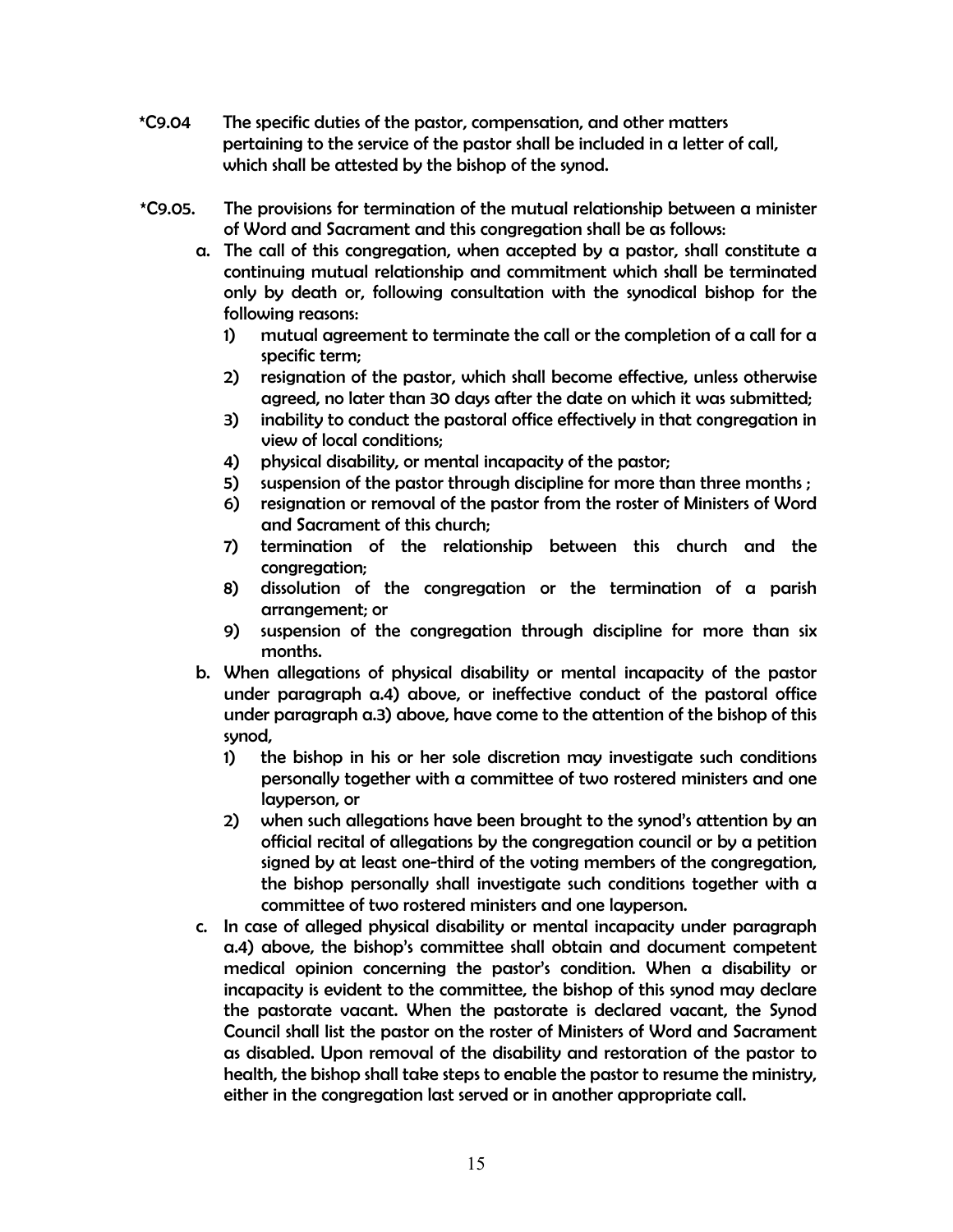- d. In the case of alleged local difficulties that imperil the effective functioning of the congregation under paragraph a.3) above, the bishop's committee shall endeavor to hear from all concerned persons, after which the bishop together with the committee shall present their recommendations first to the pastor and then to the congregation. The recommendations of the bishop's committee must address whether the pastor's call should come to an end and, if so, may suggest appropriate severance arrangements. The committee may also propose other actions that should be undertaken by the congregation and by the pastor, if appropriate. If the pastor and congregation agree to carry out such recommendations, no further action need be taken by the synod.
- e. If either party fails to assent to the recommendations of the bishop's committee concerning the pastor's call, the congregation may dismiss the pastor only at a legally called meeting after consultation with the bishop, either (a) by a two-thirds vote of the voting members present and voting where the bishop and the committee did not recommend termination of the call, or (b) by a simple majority vote of the voting members present and voting where the bishop and the committee recommended termination of the call.
- f. If, in the course of proceedings described in paragraph c. or paragraph d. above, the bishop's committee concludes that there may be grounds for discipline, the committee shall make recommendations concerning disciplinary action in accordance with the provisions of this church's constitution, bylaws, and continuing resolutions.
- \*C9.06. At a time of pastoral vacancy, an interim pastor shall be appointed by the bishop of the synod with the consent of this congregation or the Congregation Council.
- \*C9.07. During the period of service, an interim pastor shall have the rights and duties in the congregation of a regularly called pastor and may delegate the same in part to a supply pastor with the consent of the bishop of the synod and this congregation or Congregation Council. The interim pastor and any ordained pastor providing assistance shall refrain from exerting influence in the selection of a pastor. Unless previously agreed upon by the Synod Council, an interim pastor is not available for a regular call to the congregation served.
- \*C9.08. This congregation shall make satisfactory settlement of all financial obligations to a former pastor before calling a successor. A pastor shall make satisfactory settlement of all financial obligations to this congregation before beginning service in a call to another congregation or employment in another ministry setting related to the Evangelical Lutheran Church in America.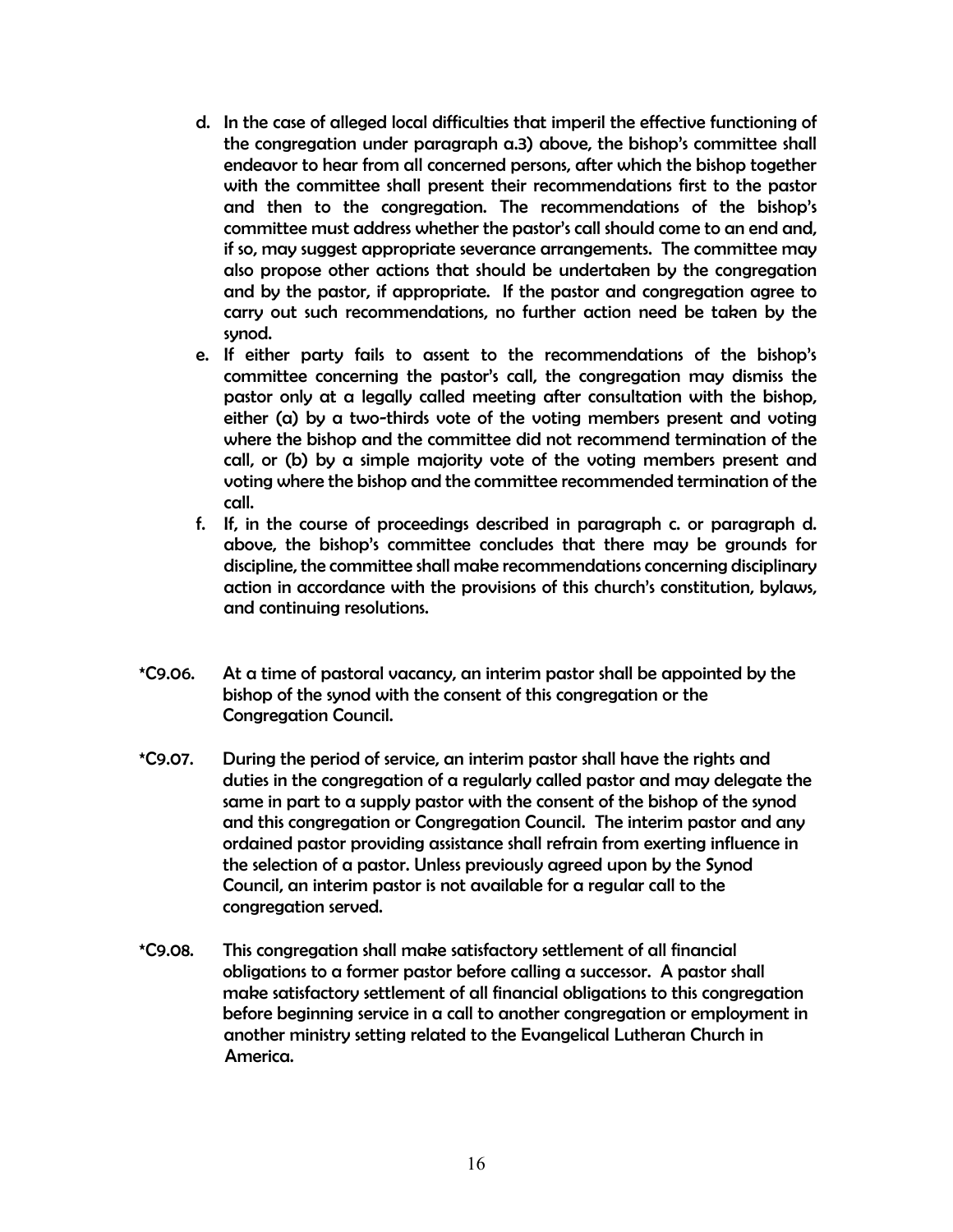- \*C9.09. When a Pastor is called to serve in company with another pastor or pastors, the privileges and responsibilities of each pastor shall be specified in documents to accompany the call and to be drafted in consultation involving the pastors, the Congregation Council, and the bishop of the synod. As occasion requires, the documents may be revised through a similar consultation.
- \*C9.11. With the approval of the Bishop of the Synod, the congregation may depart from C9.05.a. and call a pastor for a specific term. Details of such calls shall be in writing setting forth the purpose and conditions involved. Prior to the completion of a term, the Bishop or a designated representative of the Bishop shall meet with the pastor and representatives of this congregation for a review of the call. Such call may also be terminated before its expiration in accordance with the provisions of C9.05.a.
- \*C9.12. The Pastor of this congregation:
	- a. shall keep accurate parochial records of all baptisms, confirmations, marriages, burials, communicants, members received, members dismissed, or members excluded from the congregation;
	- b. shall submit a summary of such statistics annually to the synod; And
	- c. shall become a member of this congregation upon receipt and acceptance of the letter of call. In a parish of multiple congregations, the pastor, shall hold membership in one of the congregations.
- \*C9.13. The Pastor(s) shall submit a report of his or her ministry to the Bishop of the synod at least 90 days prior to each regular meeting of the Synod Assembly.
- \*C9.14. The parochial records of this congregation shall be maintained by the pastor and shall remain the property of the congregation. The secretary of this congregation shall attest in writing to the bishop of this synod that such records have been placed in his or her hands in good order by a departing pastor before the installation of that pastor in another field of labor or the granting by the synod of retired status to the pastor.
- C9.15. Under special circumstances, subject to the approval of the synodical bishop and the concurrence of this congregation, of Word and Sacrament of a church body with which the Evangelical Lutheran Church in America officially has established a relationship of full communion may serve temporarily as pastor of this congregation under a contract between the congregation and the pastor in a form proposed by the synodical bishop and approved by the congregation.
- \*C9.21. Authority to call a minister of Word and Service shall be in this congregation by at least a two-thirds vote of voting members present and voting at a meeting legally called for that purpose. Before a call is issued, the officers, or a committee elected by [this congregation][the Congregation Council] to recommend the call, shall seek the advice and help of the bishop of the synod.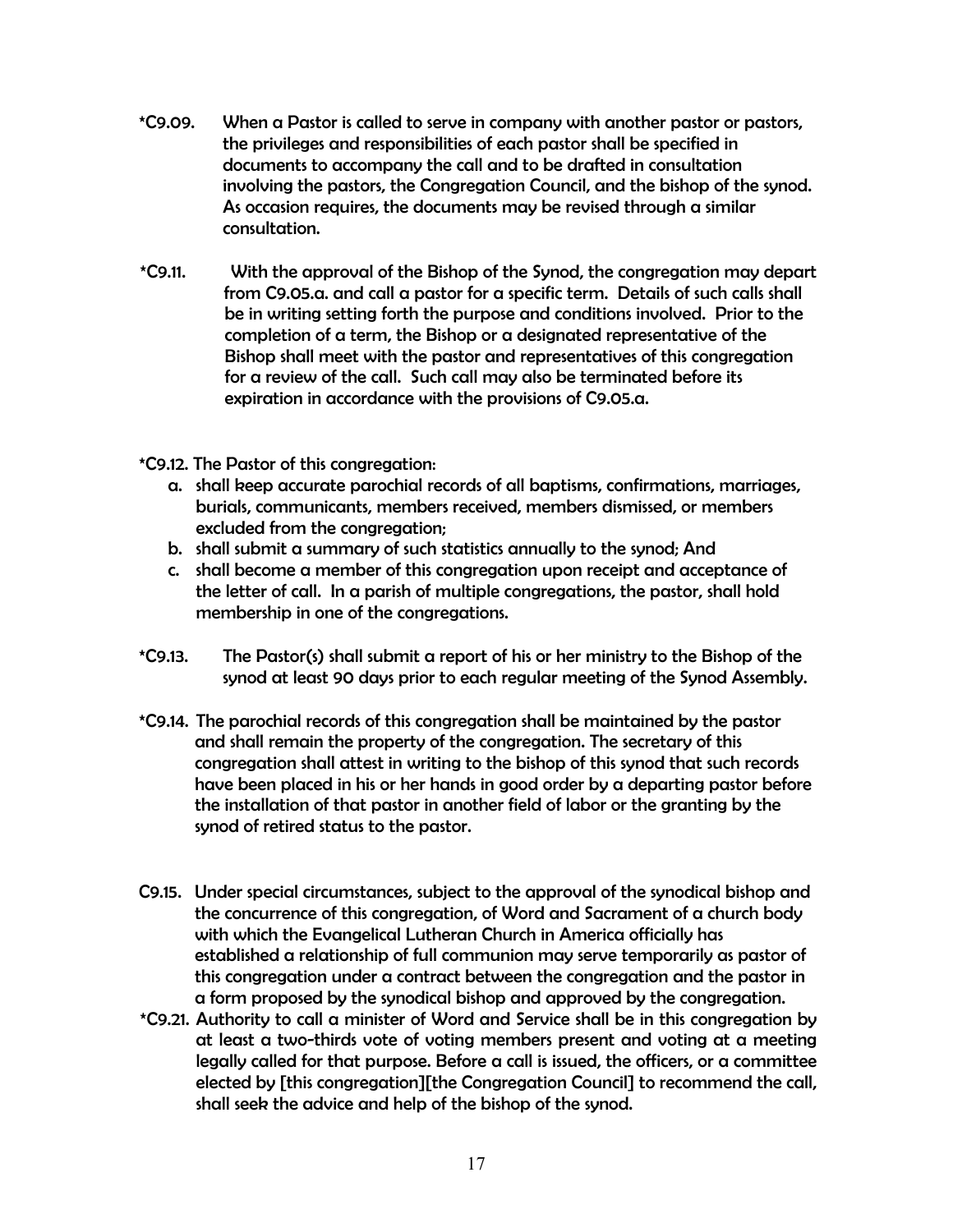- \*C9.22. Only a member of the roster of Ministers of Word and Service of the Evangelical Lutheran Church in America or a candidate for the roster of Ministers of Word and Service who has been recommended for this congregation by the synodical bishop may be called as a deacon of this congregation.
- \*C9.23. Consistent with the faith and practice of the Evangelical Lutheran Church in America, every minister of Word and Service shall:

a. Be rooted in the Word of God, for proclamation and service;

 b. Advocate a prophetic diakonia that commits itself to risk-taking and innovative service on the frontiers of the Church's outreach, giving particular attention to the suffering places in God's world;

 c. Speak publicly to the world in solidarity with the poor and oppressed, calling for justice and proclaiming God's love for the world, witnessing to the realm of God in the community, the nation, and abroad;

 d. Equip the baptized for ministry in God's world that affirms the gifts of all people;

 e. Encourage mutual relationships that invite participation and accompaniment of others in God's mission;

- f. Practice stewardship that respects God's gift of time, talents, and resources;
- g. Be grounded in a gathered community for ongoing diaconal formation;

 h. Share knowledge of the ELCA and its wider ministry of the gospel and advocate for the work of all expressions of this church; and

- i. Identify and encourage qualified persons to prepare for ministry of the gospel.
- \*C9.24. The specific duties of the deacon, compensation, and other matters pertaining to the service of the deacon shall be included in a letter of call, which shall be attested by the bishop of the synod.
- \*C9.25. The provisions for termination of the mutual relationship between a minister of Word and Service and a congregation shall be as follows:

 a. The call of a congregation, when accepted by a deacon, shall constitute a continuing mutual relationship and commitment, which shall be terminated only by death or, following consultation with the synodical bishop, for the following reasons:

 1) mutual agreement to terminate the call or the completion of a call for a specific term;

 2) resignation of the deacon, which shall become effective, unless otherwise agreed, no later than 30 days after the date on which it was submitted;

 3) inability to conduct the ministry of Word and Service effectively in this congregation in view of local conditions;

4) physical disability or mental incapacity of the deacon;

5) suspension of the deacon through discipline for more than three months;

 6) resignation or removal of the deacon from the roster of Ministers of Word and Service of this church;

 7) termination of the relationship between this church and this congregation; 8) dissolution of this congregation or the termination of a parish arrangement; or

 9) suspension of this congregation through discipline for more than six months. b. When allegations of physical disability or mental incapacity of the deacon under paragraph a.4) above, or ineffective conduct of the office of minister of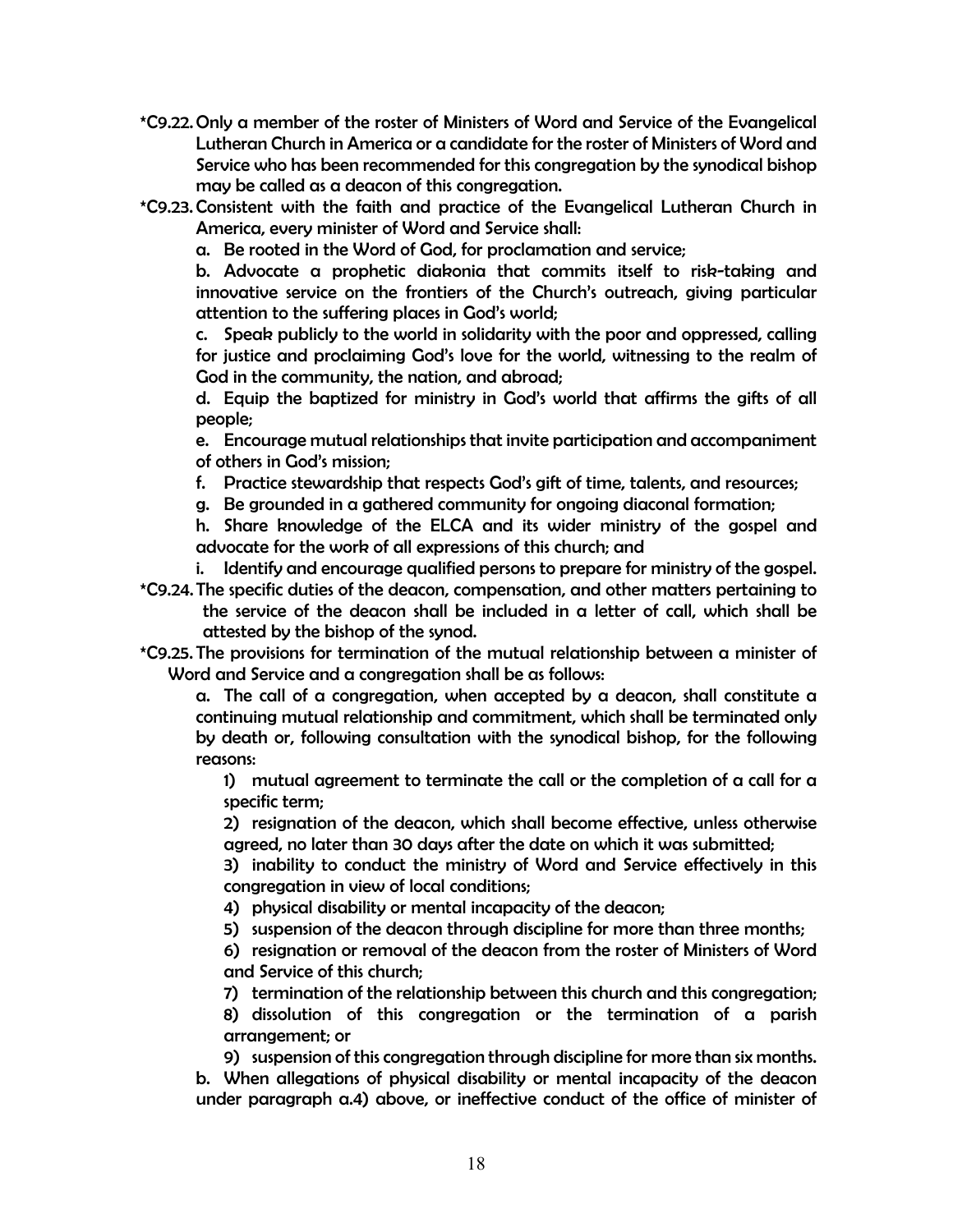Word and Service under paragraph a.3) above, have come to the attention of the bishop of this synod,

 1) the bishop in his or her sole discretion may investigate such conditions personally together with a committee of two rostered ministers and one layperson, or

 2) when such allegations have been brought to the synod's attention by an official recital of allegations by the Congregation Council or by a petition signed by at least one-third of the voting members of this congregation, the bishop personally shall investigate such conditions together with a committee of two rostered ministers and one layperson.

 c. In case of alleged physical disability or mental incapacity under paragraph a.4) above, the bishop's committee shall obtain and document competent medical opinion concerning the deacon's condition. When a disability or incapacity is evident to the committee, the bishop of this synod may declare the position vacant. When the position is declared vacant, the Synod Council shall list the deacon on the roster of Ministers of Word and Service as disabled. Upon removal of the disability and the restoration of the deacon to health, the bishop shall take steps to enable the deacon to resume the ministry, either in the congregation last served or in another appropriate call.

 d. In the case of alleged local difficulties that imperil the effective functioning of this congregation under paragraph a.3) above, the bishop's committee shall endeavor to hear from all concerned persons, after which the bishop together with the committee shall present their recommendations first to the deacon and then to this congregation. The recommendations of the bishop's committee must address whether the deacon's call should come to an end and, if so, may suggest appropriate severance arrangements. The committee may also propose other actions that should be undertaken by this congregation and by the deacon, if appropriate. If the deacon and congregation agree to carry out such recommendations, no further action need be taken by the synod.

 e. If either party fails to assent to the recommendations of the bishop's committee concerning the deacon's call, this congregation may dismiss the deacon only at a legally called meeting after consultation with the bishop, either (a) by a two-thirds vote of the voting members present and voting where the bishop and the committee did not recommend termination of the call, or (b) by a majority vote of the voting members present and voting where the bishop and the committee recommended termination of the call.

 f. If, in the course of proceedings described in paragraph c. or paragraph d. above, the bishop's committee concludes that there may be grounds for discipline, the committee shall make recommendations concerning disciplinary action in accordance with the provisions of this church's constitution, bylaws, and continuing resolutions.

- \*C9.26. The deacon shall make satisfactory settlement of all financial obligations to a former congregation before:
	- a. installation in another field of labor, or
	- b. the issuance of a certificate of dismissal or transfer.
- \*C9.27. When a deacon is called to serve in company with another rostered minister or other rostered ministers, the privileges and responsibilities of each rostered minister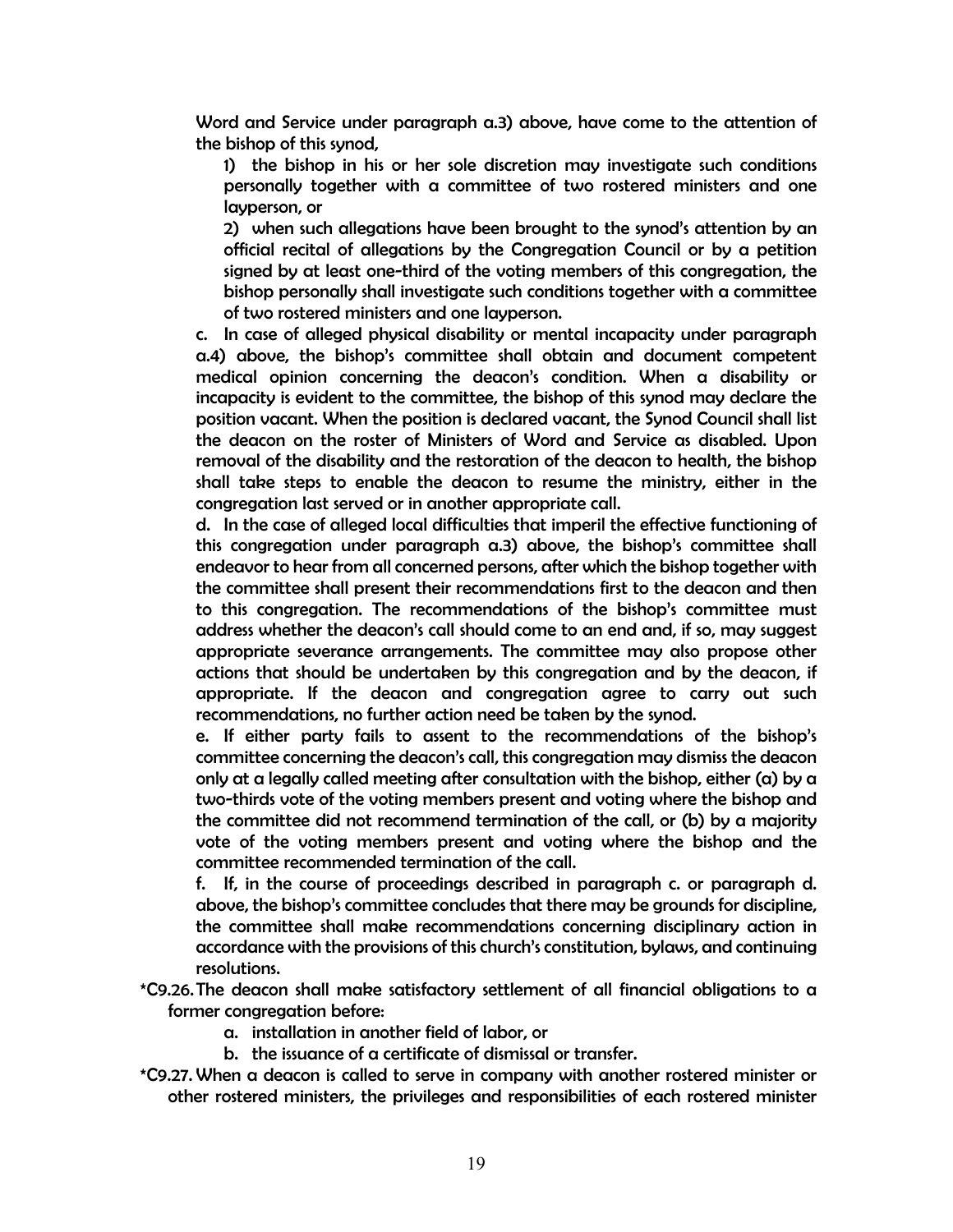shall be specified in documents to accompany the call and to be drafted in consultation involving the rostered ministers, the Congregation Council, and the bishop of the synod. As occasion requires, the documents may be revised through a similar consultation.

- \*C9.28. With the approval of the bishop of the synod, this congregation may depart from \*C9.25.a. and call a deacon for a specific term. Details of such calls shall be in writing setting forth the purpose and conditions involved. Prior to the completion of a term, the bishop or a designated representative of the bishop shall meet with the deacon and representatives of this congregation for a review of the call. Such a call may also be terminated before its expiration in accordance with the provisions of \*C9.25.a.
- \*C9.29. The deacon shall become a member of this congregation upon receipt and acceptance of the letter of call. In a parish of multiple congregations, the deacon shall hold membership in one of the congregations.
- \*C9.31. The deacon(s) shall submit a report of his or her ministry to the bishop of the synod at least 90 days prior to each regular meeting of the Synod Assembly.

#### **Chapter 10. CONGREGATION MEETING**

- C10.01. The annual meeting of this congregation shall be held at a time specified in the bylaws.
- C10.02. A special Congregation Meeting may be called by the senior pastor, the Congregation Council, or the President of this congregation, and shall be called by the president of the congregation upon the written request of ten percent of the voting members. The president of the Congregation Council shall call a special meeting upon request of the synodical bishop. The call for each special meeting shall specify the purpose for which it is to be held and no other business shall be transacted.
- C10.03. Notice of all meetings of this congregation shall be given at the services of worship on the preceding two consecutive Sundays and by mail or electronic means, as permitted by state law, to all voting members at least 10 days in advance of the date of the meeting.
- C10.04. Those voting members who shall be present at a properly called meeting shall constitute a quorum.
- C10.05. Voting by proxy or by absentee ballot shall not be permitted.
- C10.06. All actions approved by the congregation shall be by majority vote of those voting members present and voting except as otherwise provided in this constitution or by state law.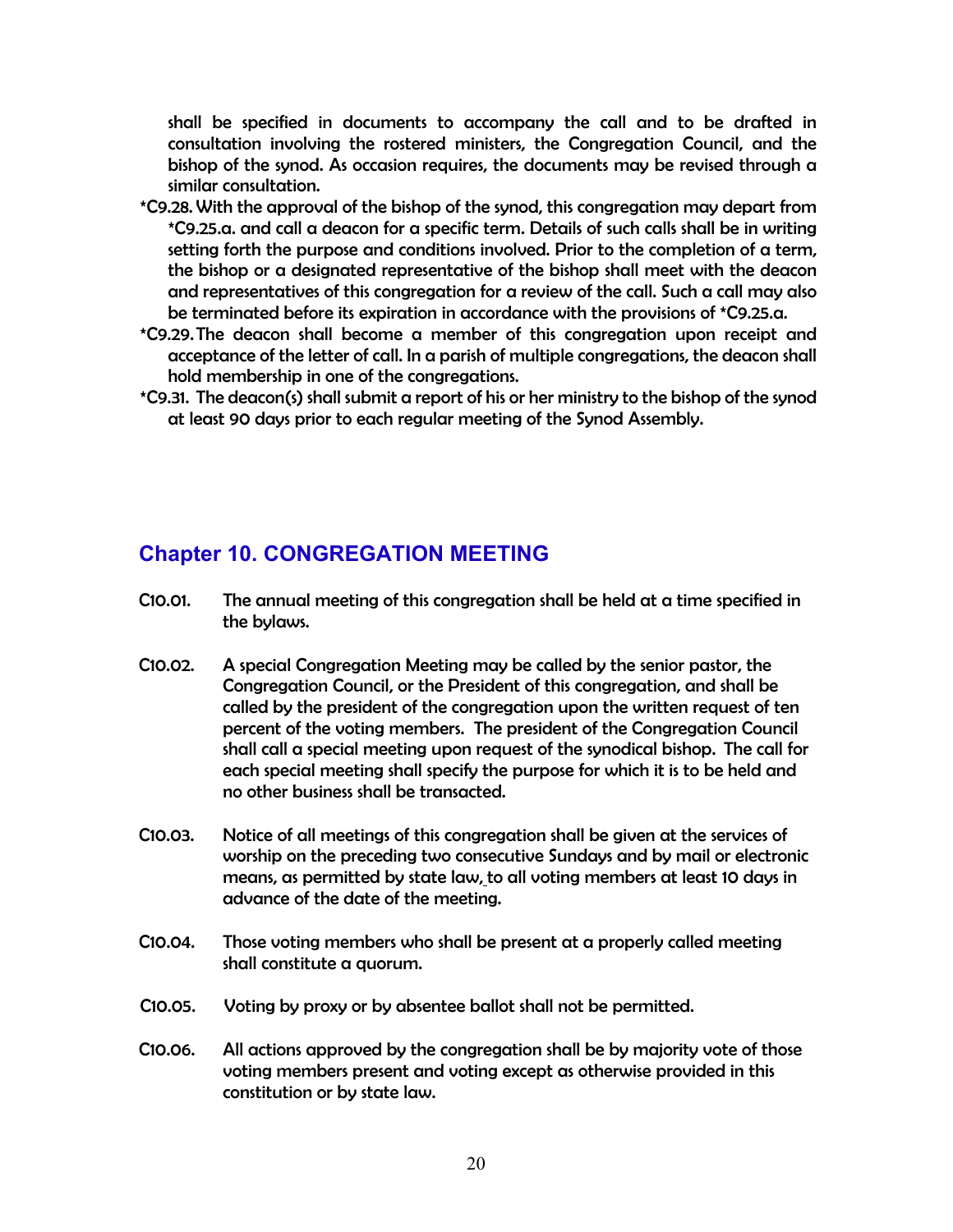C10.07. Robert's Rules of Order, latest edition, shall govern parliamentary procedure of all meetings of this congregation.

## **Chapter 11. OFFICERS**

- C11.01. The officers of this congregation shall be a president, vice president, secretary, and treasurer.
	- a. Duties of the officers shall be specified in the bylaws.
	- b. The officers shall be voting members of the congregation.
	- c. Officers of this congregation shall serve similar offices of the Congregation Council and shall be voting members of the Congregation Council
	- d. If the Congregation Council elects its officers, the president, vice president, and secretary shall be selected from the elected membership of the Congregation Council. [If the treasurer is not selected from the elected membership of the Congregation Council, the treasurer shall have voice but not vote at the meetings of the Congregation Council.]
- C11.02. The officers shall be elected by the Congregational Council by written ballot and shall serve for one year. Their terms shall begin on January 1st and end on December 31st.
- C11.03. No officer shall hold more than one office at a time. No elected officer shall be eligible to serve more than two consecutive terms in the same office.

#### **Chapter 12. CONGREGATION COUNCIL**

C12.01. The voting membership of the Congregation Council shall consist of the pastor(s), the officers of the congregation, and five (5) members of the congregation at least one of whom shall be a youth and one of whom shall be a young adult. Any voting member of the congregation may be elected, subject only to the limitation on the length of continuous service permitted in that office. A member's place on the Congregation Council shall be declared vacant if the member a) ceases to be a voting member of this congregation or b) is absent from four successive regular meetings of the Congregation Council without cause. Consistent with the laws of the state in which this congregation is incorporated, the congregation may adopt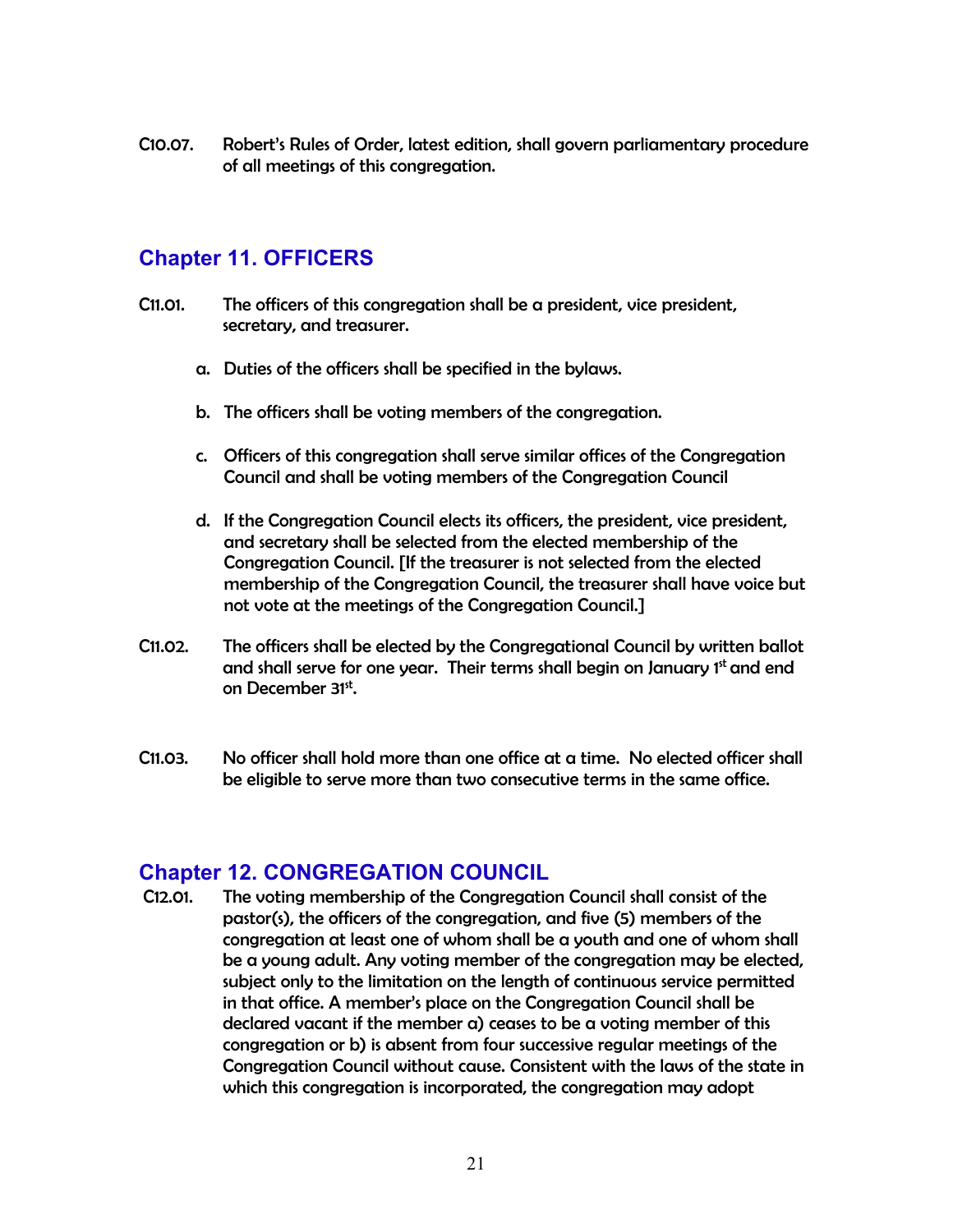procedures for the removal of a member of the Congregation Council in other circumstances.

- C12.02. The members of the Congregation Council except the pastor(s) shall be elected at the legally called Annual Meeting of the congregation. Their term of office shall be for two (2) years, with the term of office beginning on January 1st and ending on December 31st. Newly elected Congregation Council members shall be installed at worship on a Sunday prior to the date they assume office.
- C12.03. Should a member's place on the Congregational Council be declared vacant, the Congregational Council shall elect, by majority vote, a successor until the next annual meeting.
- C12.04. The Congregation Council shall have general oversight of the life and activities of this congregation, and in particular its worship life, to the end that everything be done in accordance with the Word of God and the faith and practice of the Evangelical Lutheran Church in America. The duties of the Congregation Council shall include the following:
	- a. To lead this congregation in stating its mission, to do long-range planning, to set goals and priorities, and to evaluate its activities in light of its mission and goals.
	- b. To seek to involve all members of this congregation in worship, learning, witness, service, and support.
	- c. To oversee and provide for the administration of this congregation to enable it to fulfill its functions and perform its mission.
	- d. To maintain supportive relationships with the rostered ministers(s) and staff and help them annually to evaluate the fulfillment of their calling or employment.
	- e. To be examples individually and corporately of the style of life and ministry expected of all baptized persons.
	- f. To promote a congregational climate of peace and goodwill, and, as differences and conflicts arise, to endeavor to foster mutual understanding.
	- g. To arrange for pastoral service during the sickness or absence of the pastor.
	- h. To emphasize partnership with the synod and churchwide organization of the Evangelical Lutheran Church in America as well as cooperation with other congregations, both Lutheran and non-Lutheran, subject to established policies of the synod and the Evangelical Lutheran Church in America.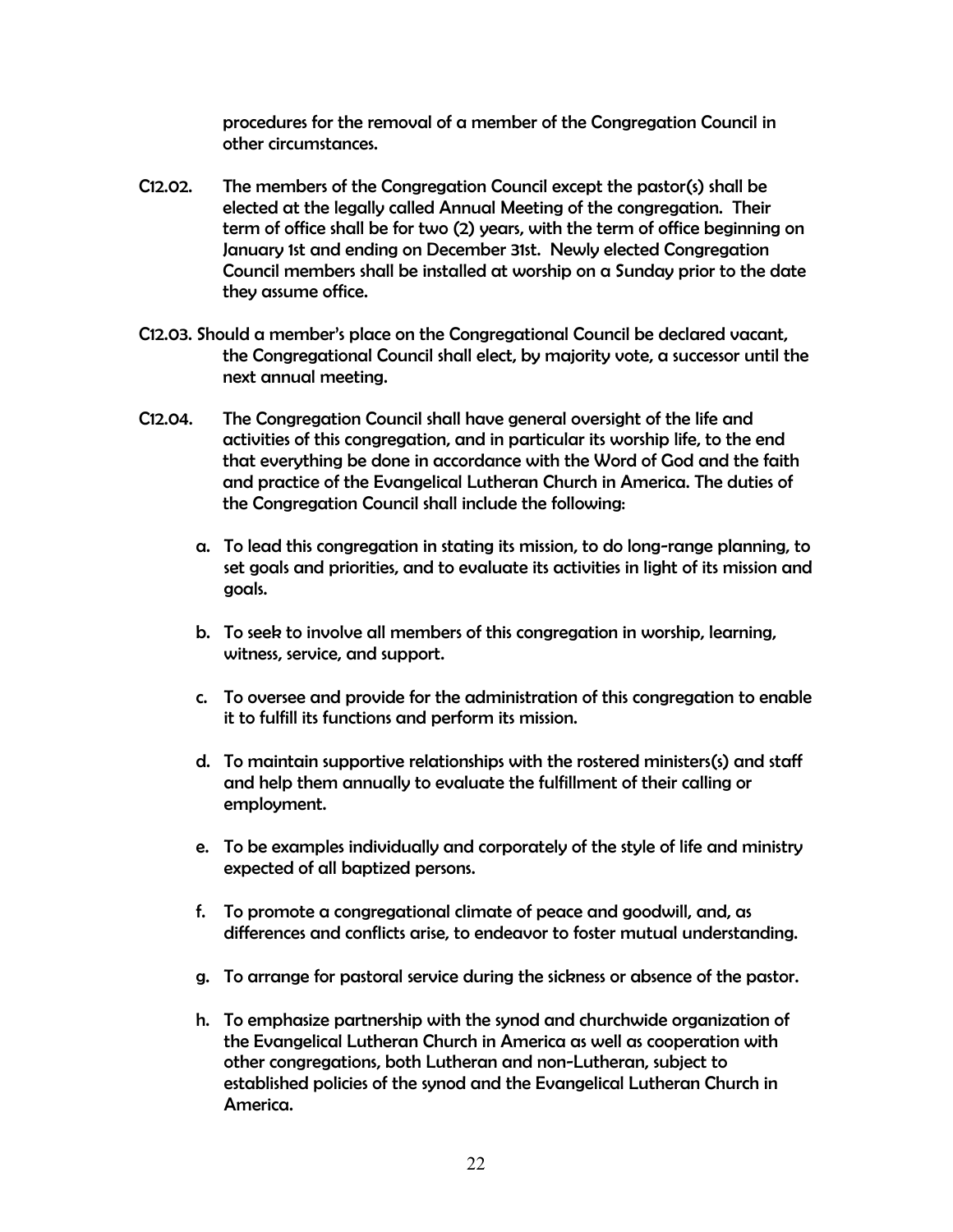- i. To recommend and encourage the use of program resources produced or approved by the Evangelical Lutheran Church in America.
- j. To seek out and encourage qualified persons to prepare for the ministry of the Gospel.
- C12.05. The Congregation Council shall be responsible for the financial and property matters of this congregation.
	- a. The Congregation Council shall be the board of directors of this congregation, and as such shall be responsible for maintaining and protecting its property and the management of its business and fiscal affairs. It shall have the powers and be subject to the obligations that pertain to such boards under the laws of the State of Tennessee, except as otherwise provided herein.
	- b. The Congregation Council shall not have the authority to buy, sell, or encumber real property unless specifically authorized to do so by a meeting of the congregation.
	- c. The Congregation Council may enter into contracts of up to \$2,500 for items not included in the budget.
	- d. The Congregation Council shall prepare an annual budget for adoption by this congregation, shall supervise the expenditure of funds in accordance therewith following its adoption, and may incur obligations of more than \$2,500 in excess of the anticipated receipts only after approval by a Congregation Meeting. The budget shall include this congregation's full indicated share in support of the wider ministry being carried on in partnership with the synod and churchwide organization.
	- e. The Congregation Council shall ascertain that the financial affairs of this congregation are being conducted efficiently, giving particular attention to the prompt payment of all obligations and to the regular forwarding of benevolence monies to the synodical treasurer.
	- f. The Congregation Council shall be responsible for this congregation's investments and its total insurance program.
- C12.06 The Congregation Council shall see that the provisions of this constitution, and its bylaws and the continuing resolutions are carried out.
- C12.07 The Congregation Council shall provide for an annual review of the membership roster.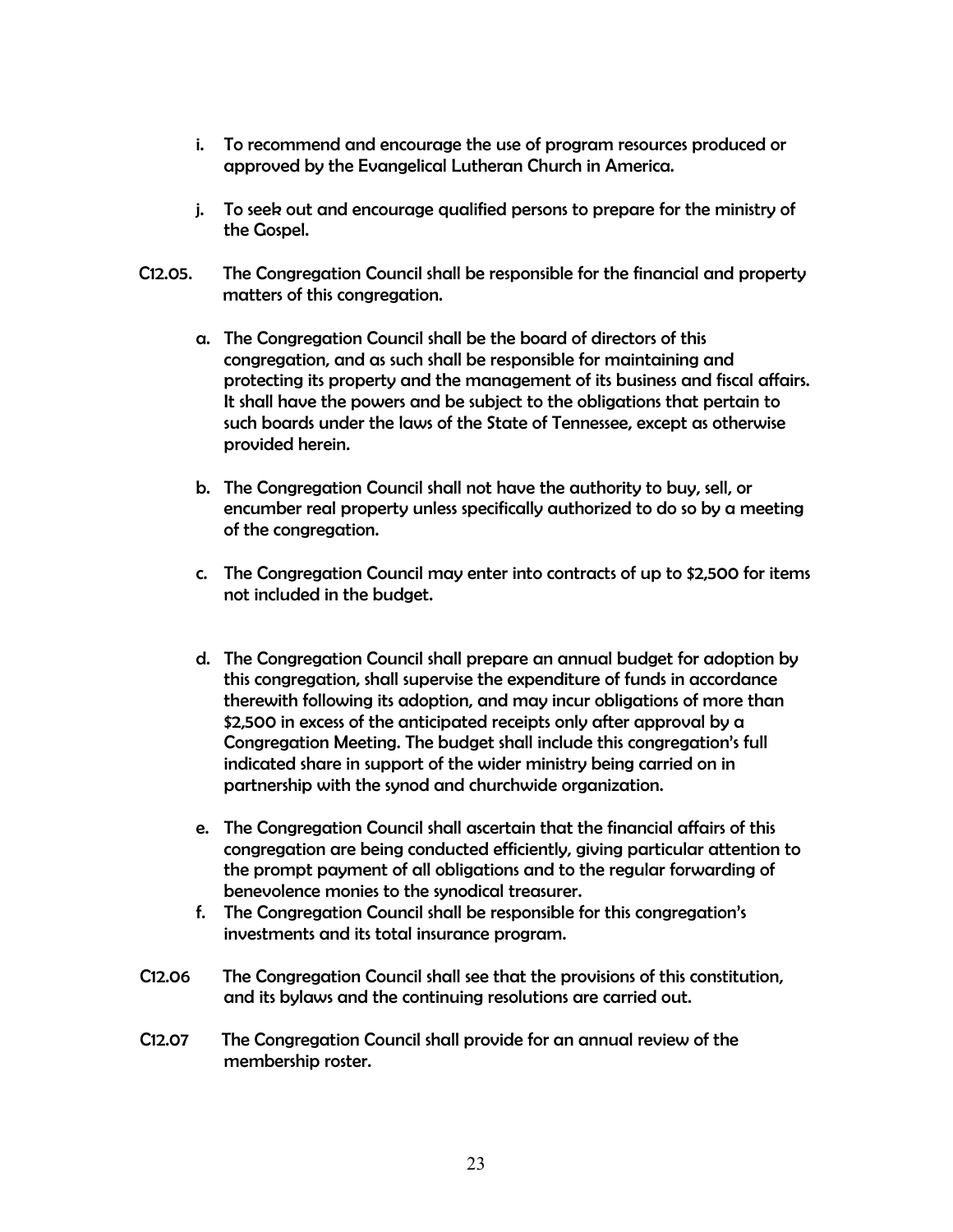- C12.08. The Congregation Council shall be responsible for the employment and supervision of the staff of this congregation. Nothing in this provision shall be deemed to affect the congregation's responsibility for the call, terms of call, or termination of call of any employees who are on a roster of this church.
- C12.09. The Congregation Council shall submit a comprehensive report to this congregation at the annual meeting.
- C12.11. The Congregation Council shall normally meet once a month. Special meetings may be called by the pastor(s) or the president, and shall be called by the president at the request of at least one half of its members. Notice of each special meeting shall be given to all who are entitled to be present.
- C12.12. A quorum for the transaction of business shall consist of a majority of the members of the Congregation Council, including the senior pastor or interim pastor, except when the senior pastor or interim pastor requests or consents to be absent and has given prior approval to the agenda for a particular regular or special meeting, which shall be the only business considered at that meeting. Chronic or repeated absence of the senior pastor or interim pastor who has refused approval of the agenda of a subsequent regular or special meeting shall not preclude action by the Congregation Council, following consultation with the synodical bishop.
- C12.13. The Congregation Council and its committees may hold meetings by remote communication, including electronically and by telephone conference, and, to the extent permitted by state law, notice of all meetings may be provided electronically.

## **Chapter 13. CONGREGATION COMMITTEES**

- C13.01. The Officers of this congregation and the Pastor(s) shall constitute the **Executive Committee**.
- C13.02. A **Nominating Committee** of three voting members of this congregation, one of whom, if possible, shall be outgoing members of the Congregation Council, shall be elected at the annual meeting for a term of one year. Members of the Nominating Committee are not eligible for consecutive reelection.
- C13.03. An **Audit Committee** of three voting members shall be elected by the Congregation Council. Audit Committee members shall not be members of the Congregation Council. Term of office shall be three years, with one member elected each year. Members shall be eligible for reelection.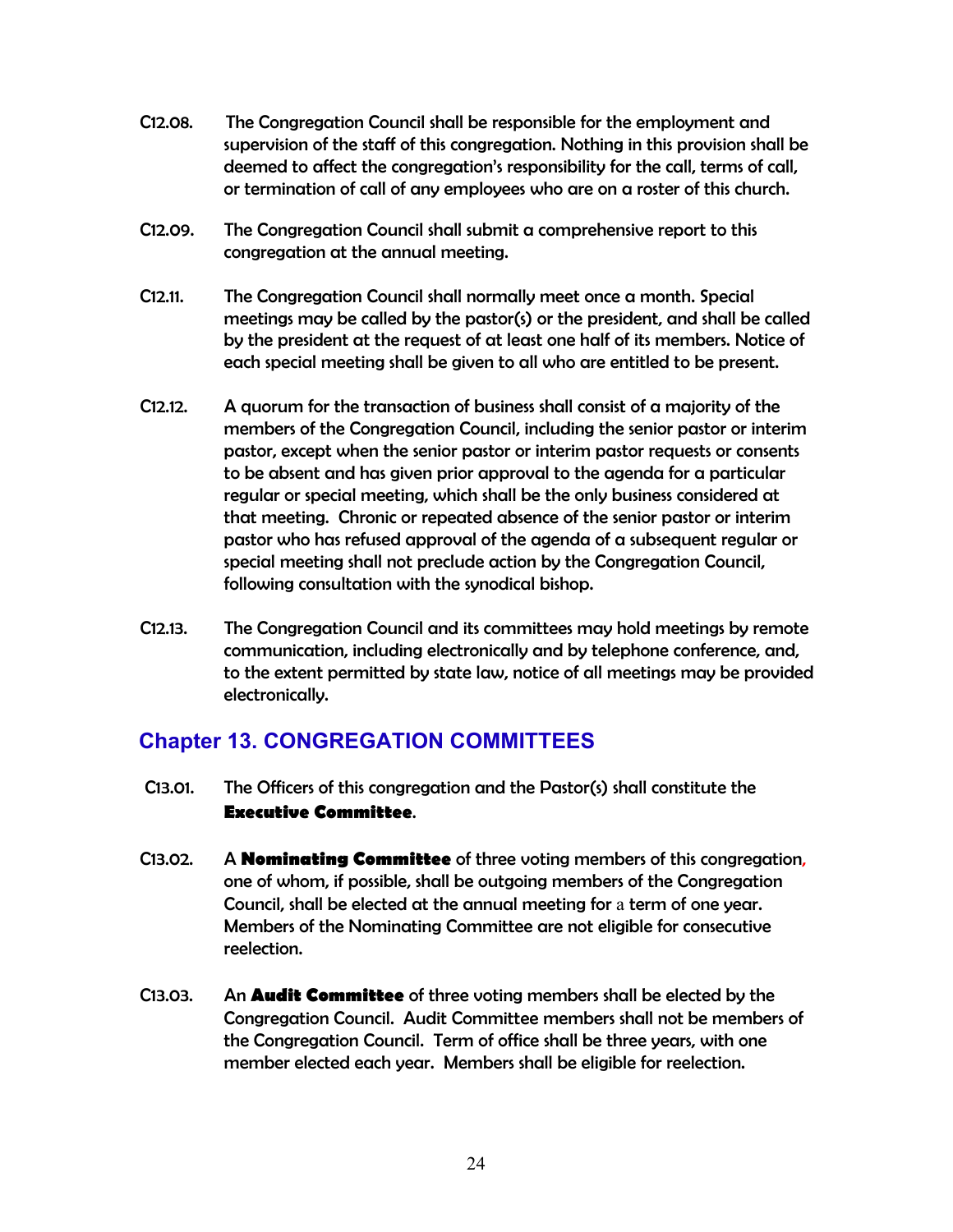- C13.04. **Mutual Ministry Committee** (in absence of a mutual ministry committee, their duties shall be fulfilled by the executive committee) may be appointed jointly by the President(s) and the rostered minister(s).
- C13.05. When a pastoral vacancy occurs, a **Call Committee** of six voting members shall be elected by this congregation. Term of office will terminate upon installation of the newly called pastor.
- C13.06. Other committees of this congregation may be formed as the need arises, by decision of the Congregation Council.
- C13.07. Duties of congregation committees shall be specified in the bylaws and continuing resolutions.
- C13.08. The senior pastor of this congregation shall be ex officio a member of all committees and boards of the congregation. The president of this congregation shall be ex officio a member of all committees and boards of the congregation, except the Nominating Committee.

## **Chapter 14. ORGANIZATIONS WITHIN THE CONGREGATION**

- C14.01 All organizations within this congregation shall exist to aid it in ministering to the members of this congregation and to all persons who can be reached with the Gospel of Christ. As outgrowths and expressions of this congregation's life, the organizations are subject to its oversight and direction. This congregation at its meeting shall determine their policies, guide their activities, and receive reports concerning their membership, work, and finances.
- C14.02. Special interest groups other than those of the official organizations of the Evangelical Lutheran Church in America may be organized only after authorization has been given by the Congregation Council and specified in a continuing resolution.

## **Chapter 15. DISCIPLINE OF MEMBERS AND ADJUDICATION**

\*C15.01. Persistent and public denial of the Christian faith, willful or criminal conduct grossly unbecoming a member of the Church of Christ, continual and intentional interference with the ministry of the congregation, or willful and repeated harassment or defamation of member(s) of the congregation is sufficient cause for discipline of a member. Prior to disciplinary action, reconciliation and repentance will be attempted following Matthew 18:15-17, proceeding through these successive steps, as necessary: a) private counsel and admonition by the pastor, b) censure and admonition by the pastor in the presence of two or three witnesses, c) written referral of the matter by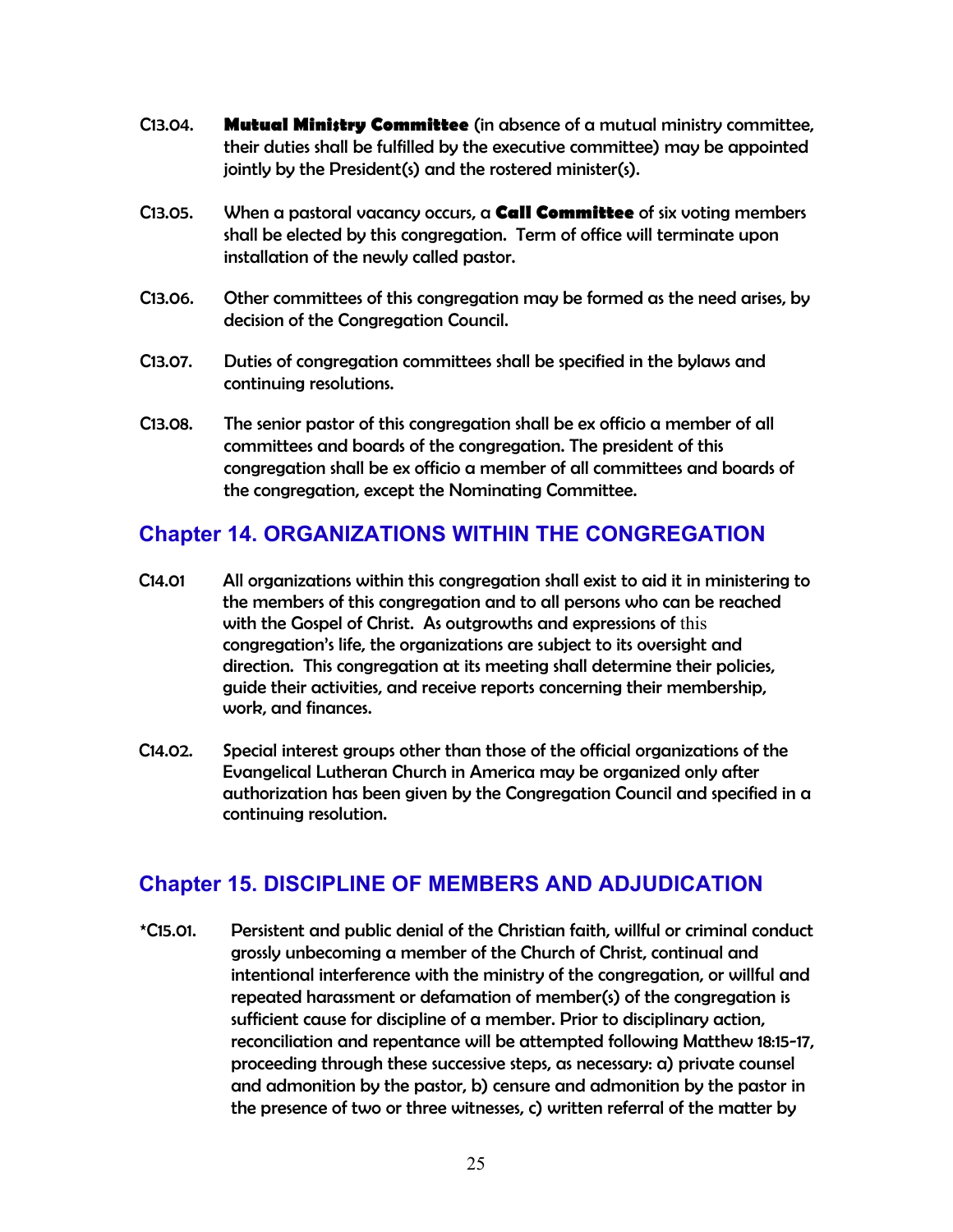the Congregation Council to the vice president of the synod, who will refer it to a consultation panel drawn from the Consultation Committee of the synod, and d) written referral of the matter by the consultation panel to the Committee on Discipline of the synod. If, for any reason, the pastor is unable to administer the admonitions required by paragraphs a. and b. hereof, those steps may be performed by another pastor chosen by the Executive Committee of the Congregation Council.

- \*C15.02. The process for discipline of a member of the congregation shall be governed as prescribed by the chapter on discipline in the *Constitution, Bylaws, and* Continuing Resolutions of the Evangelical Lutheran Church in America. If the counseling, censure, and admonitions pursuant to C15.01 do not result in repentance and amendment of life, charges against the accused member(s) that are specific and in writing may be prepared by the Congregation Council, signed, and submitted to the vice president of the synod. The vice president shall select from the synod's Consultation Committee a panel of five members (three lay persons and two ministers of Word and Sacrament. A copy of the written charges shall be provided to the consultation panel and the accused member(s). The consultation panel, after requesting a written reply to the charges from the accused member(s), shall consider the matter and seek a resolution by means of investigation, consultation, mediation, or whatever other means may seem appropriate. The panel's efforts to reach a mutually agreeable resolution shall continue for no more than 45 days after the matter is submitted to it.
- \*C15.03. If the consultation panel fails to resolve the matter, that panel shall refer the case in writing, including the written charges and the accused member's reply, to the Committee on Discipline of the synod for a hearing. A copy of the panel's written referral shall be delivered to the vice president of the synod, the Congregation Council, and the accused member(s) at the same time it is sent to the Committee on Discipline of the synod. The Executive Committee of the Synod Council shall then select six members from the Committee on Discipline to decide the case, and shall appoint a member of the Synod Council to preside as nonvoting chair. Those six members plus the nonvoting chair comprise the discipline hearing panel for deciding the case. The Congregation Council and the accused member(s) are the parties to the case.
- \*C15.04. The discipline hearing panel shall commence and conduct the disciplinary hearing in accordance with the provisions governing discipline of congregation members prescribed in the *Constitution, Bylaws, and* Continuing Resolutions of the Evangelical Lutheran Church in America.
- \*C15.05. By the vote of at least two-thirds of the members of the discipline hearing panel who are present and voting, one of the following disciplinary sanctions can be imposed:
	- a. suspension from the privileges of congregation membership for a designated period of time;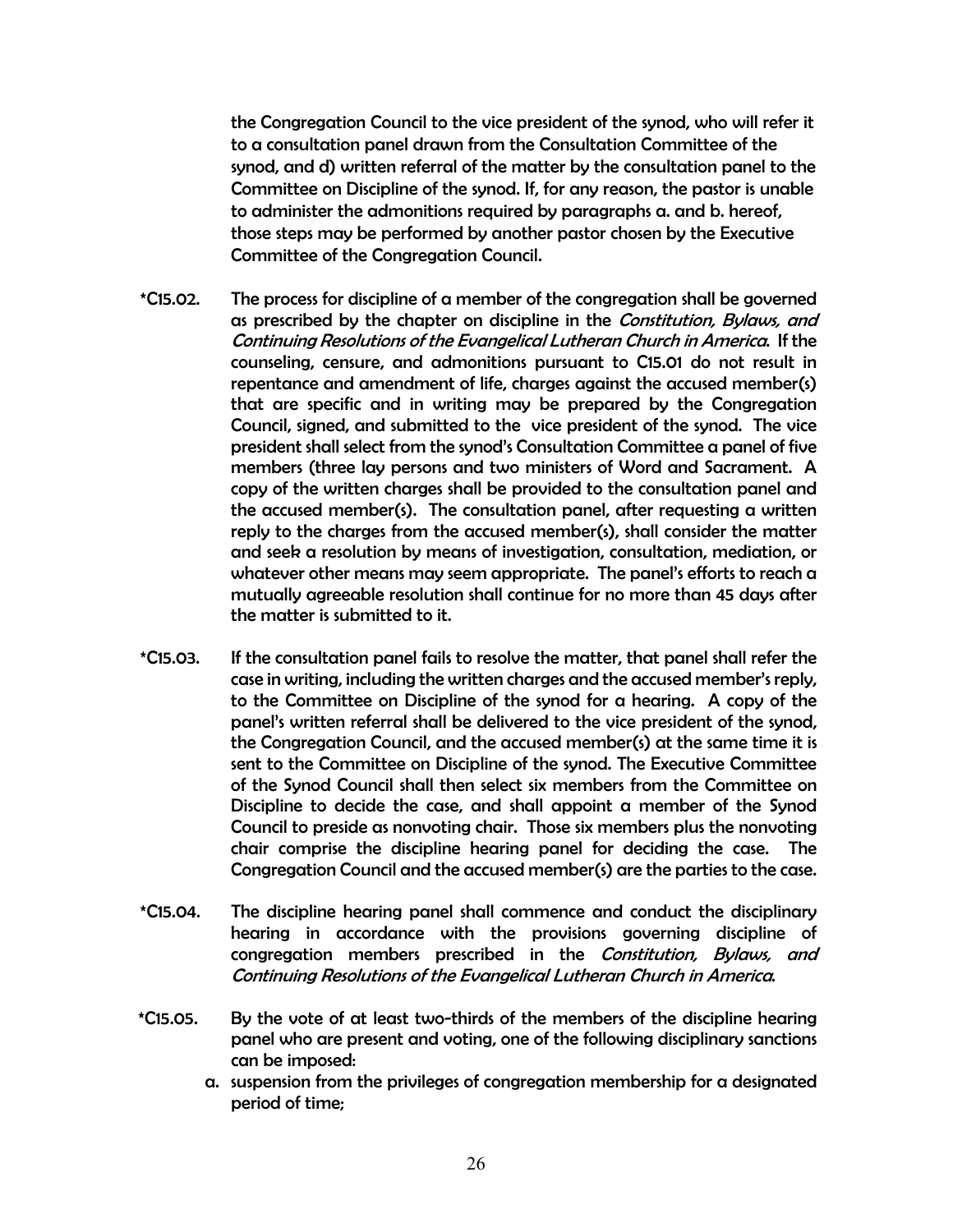- b. suspension from the privileges of congregation membership until the pastor and Congregation Council receive evidence, satisfactory to them, of repentance and amendment of life;
- c. termination of membership in the congregation; or
- d. termination of membership in the congregation and exclusion from the church property and from all congregation activities.
- \*C15.06. The written decision of the discipline hearing panel shall be sent to the vice president of the synod, the accused member(s), and the Congregation Council as required by the Constitution, Bylaws, and Continuing Resolutions of the Evangelical Lutheran Church in America. The decision of the discipline hearing panel shall be implemented by the Congregation Council and recorded in the minutes of the next council meeting.
- \*C15.07. No member of the congregation shall be subject to discipline a second time for offenses that a discipline hearing panel has heard previously and decided pursuant to this chapter.
- \*C15.10. ADJUDICATION
- \*C15.11. When there is disagreement among factions within this congregation on a substantive issue that cannot be resolved by the parties, members of this congregation shall have access to the synodical bishop for consultation after informing the chair of the Congregation Council of their intent. If the consultation fails to resolve the issue(s), the Consultation Committee of the synod shall consider the matter. If the Consultation Committee of the synod shall fail to resolve the issue(s), the matter shall be referred to the Synod Council, whose decision shall be final.

## **Chapter 16. AMENDMENTS**

- \*C16.01. Unless provision \*C16.04 is applicable, those sections of this constitution that are not required, in accord with the Model Constitution for Congregations of the Evangelical Lutheran Church in America, may be amended in the following manner. Amendments may be proposed by any of the voting members or by the Congregation Council. Proposals must be filed in writing with the Congregation Council 60 days before formal consideration by this congregation at a regular or special Congregation meeting called for that purpose. The Congregation Council shall notify the congregation's members of the proposal together with the council's recommendations at least 30 days in advance of the meeting. Notification may take place by mail or electronic means, as permitted by state law.
- \*C16.02. An amendment to this constitution, proposed under \*C16.01 shall: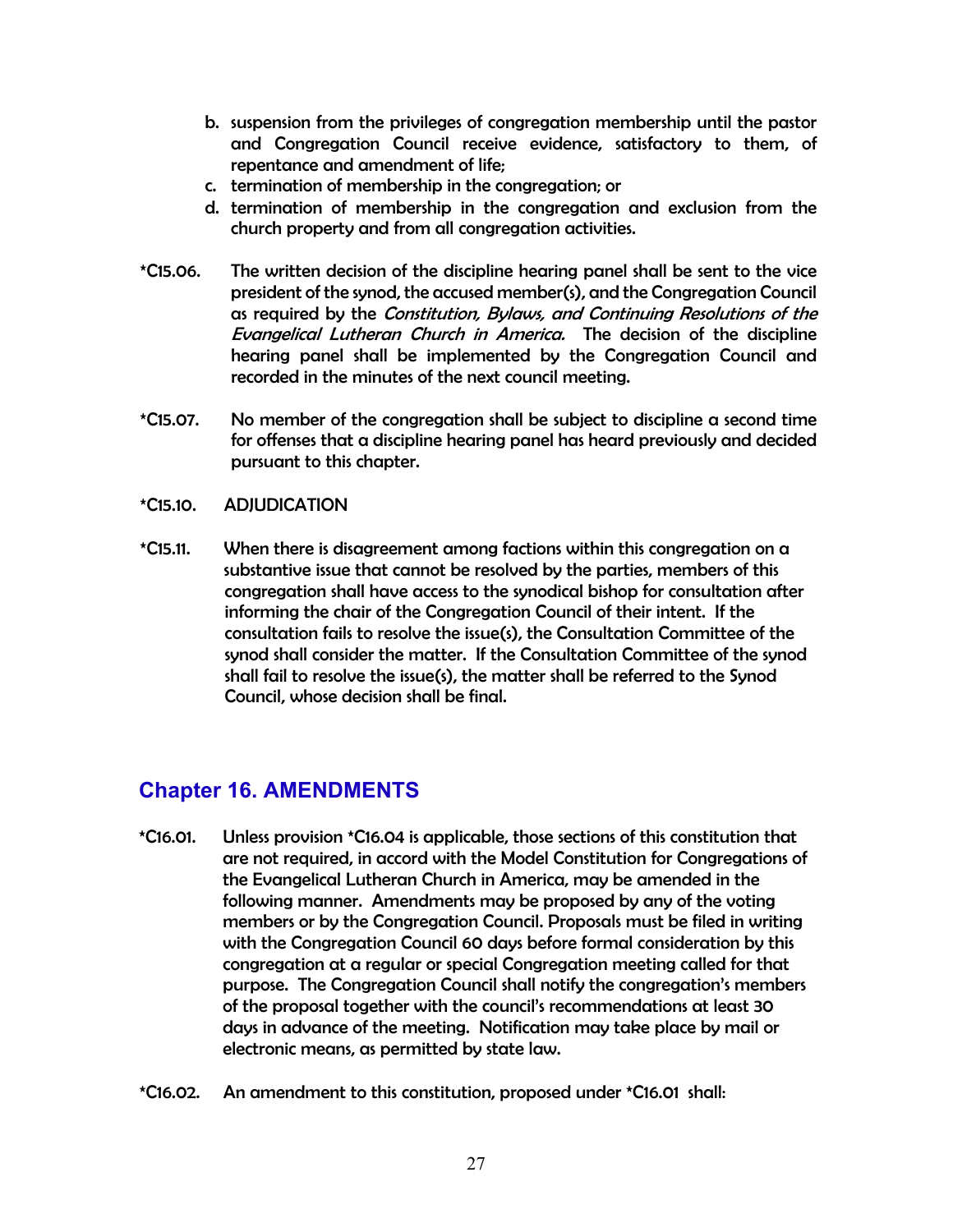- a) Be approved at a legally called Congregation meeting according to this constitution by a majority vote of those voting members present and voting;
- b) Be ratified without change at the next annual meeting by a two-thirds vote of those voting members present and voting; and
- c) Have the effective date included in the resolution and noted in the constitution.
- \* C16.03. Any amendments to this constitution that result from the process provided in \*C16.01 and \*C16.02 shall be sent by the secretary of this congregation to the synod. The synod shall notify the congregation of its decision to approve or disapprove the proposed changes; the changes shall go into effect upon notification that the synod has approved them.
- \*C 16.04. This constitution may be amended to bring any section into conformity with a section or sections, either required or not required, of the Model Constitution for Congregations of the Evangelical Lutheran Church in America—as most recently amended by the Churchwide Assembly. Such amendments may be approved by a majority vote of those voting members present and voting at any legally called meeting of the congregation without presentation at a prior meeting of the congregation, provided that the Congregation Council has submitted by mail or electronic means, as permitted by state law, notice to the congregation of such an amendment or amendments, together with the council's recommendations, at least 30 days prior to the meeting. Following the adoption of an amendment, the secretary of the congregation shall submit a copy thereof to the synod. Such provisions shall become effective immediately following a vote of approval.

#### **Chapter 17. BYLAWS**

- \*C17.01. This congregation may adopt bylaws. No bylaw may conflict with this constitution.
- \*C17.02. Bylaws may be adopted or amended at any legally called meeting of this congregation with a quorum present by a two-thirds vote of those voting members present and voting.
- \*C17.03. Changes to the bylaws may be proposed by any voting member, provided that such additions or amendments be submitted in writing to the Congregation Council at least 60 days before a regular or special Congregation Meeting called for that purpose. The Congregation Council shall notify this congregation's members of the proposal with the council's recommendations at least 30 days in advance of the Congregation Meeting. Notification may take place by mail or electronic means, as permitted by state law.
- \*C17.04. Approved changes to the bylaws shall be sent by the secretary of this congregation to the synod.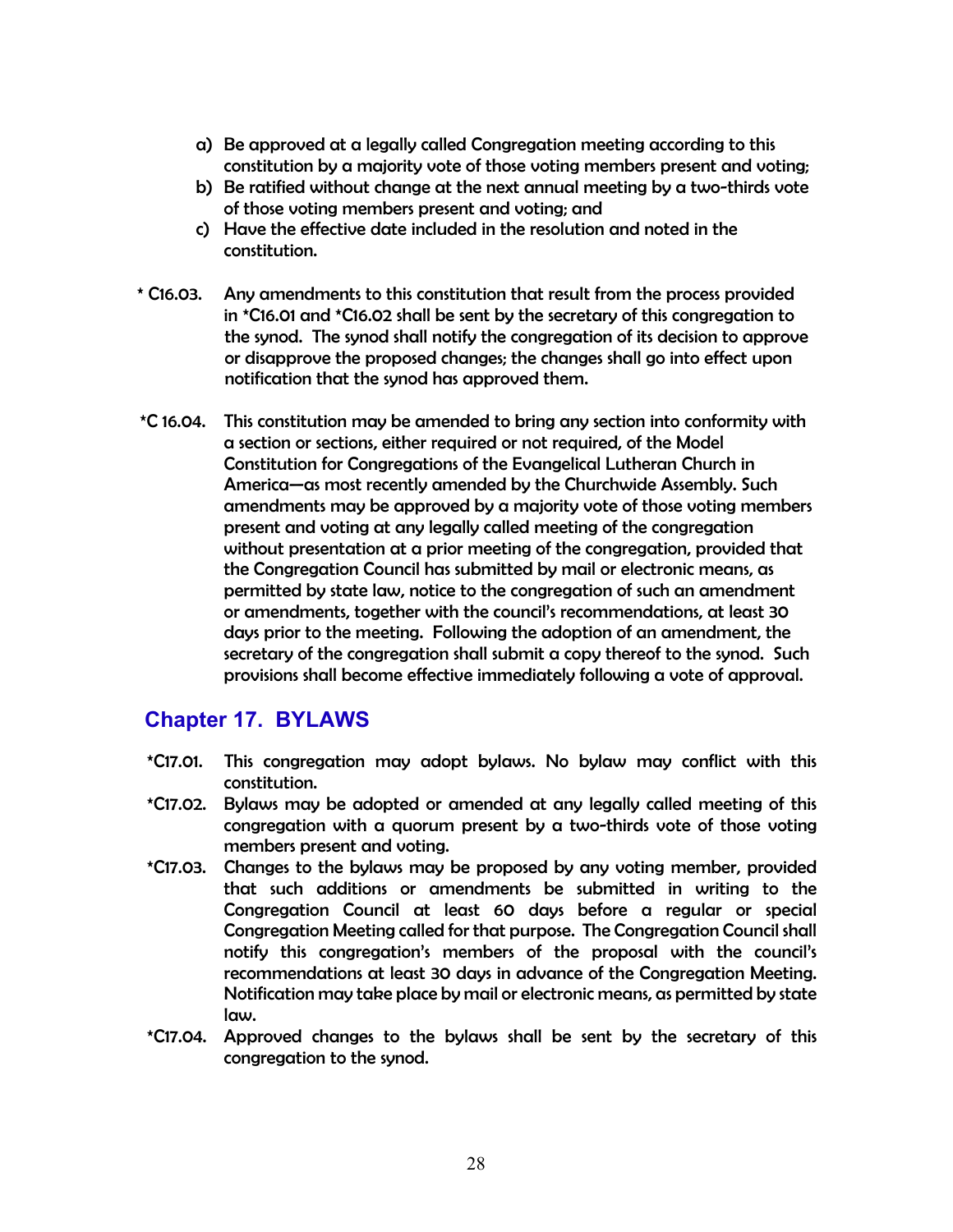## **Chapter 18. CONTINUING RESOLUTIONS**

- \*C18.01. The congregation in a legally called meeting or the congregation Council may enact continuing resolutions. Such continuing resolutions may not conflict with the constitution or bylaws of this congregation.
- \*C18.02. Continuing resolutions shall be enacted or amended by a majority vote of a meeting of the congregation or a two-thirds vote of all voting members of the Congregation Council.

#### **Chapter 19. INDEMNIFICATION**

\*C19.01. Consistent with the provisions of the laws under which this congregation is incorporated, this congregation may adopt provisions providing indemnification for each person who, by reason of the fact that such person is or was a Congregation Council member, officer, employee, agent, or other member of any committee of this congregation, was or is threatened to be made a party to any threatened, pending, or completed civil, criminal, administrative, arbitration, or investigative proceeding.

## **Chapter 20. PARISH AUTHORIZATION**

C20.01. This congregation may unite in partnership with one or more other congregations recognized by the synod named in \*C6.01. to form a parish. Except as provided in \*C20.02. and \*C20.03., a written agreement, developed in consultation with the synod and approved by the voting members of each congregation participating in the parish, shall specify the powers and responsibilities that have been delegated to a Parish Council.

C20.02. Whenever a letter of call is being recommended for extension to an ordained minister of the Evangelical Lutheran Church in America or a candidate for the roster of ordained ministers who has been recommended to the congregation by the synodical bishop to serve the congregations of a parish, such letter of call shall be first approved by a two-thirds vote at congregational meetings of each of the congregations forming the parish. If any congregation of the parish should fail to approve extending this call, the other congregation(s) in the same parish shall have the right to terminate the parish arrangement.

\*C20.03. Any one of the congregations of a parish may terminate the call of a pastor as provided in S14.13.d. of the synodical constitution of the synod named in \*C6.01. In such case, the other congregation(s) in the same parish shall have the right to terminate the parish arrangement.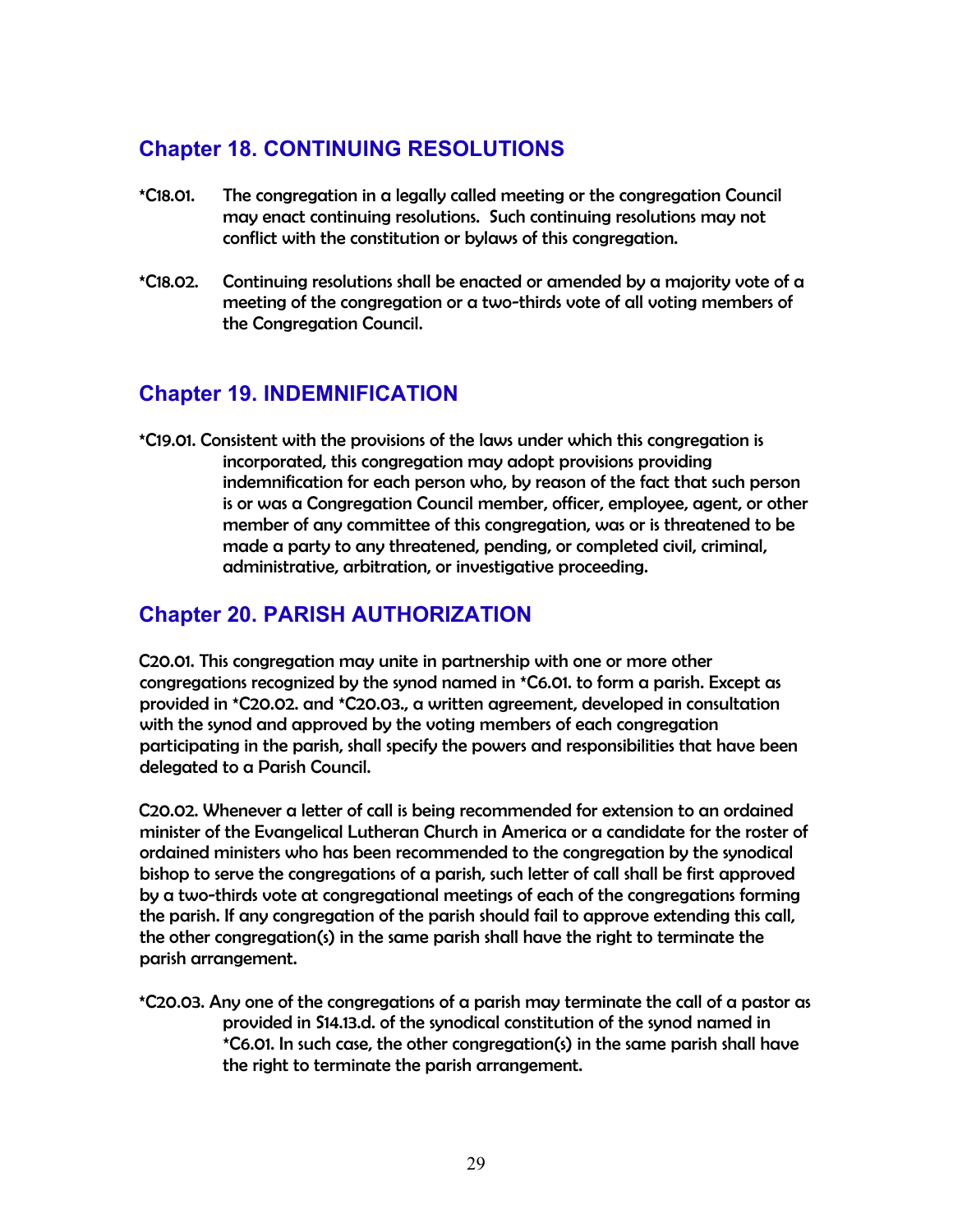\*C20.04. Whenever a parish arrangement is terminated, the call of any rostered person serving that parish is terminated. Should any congregation that formerly was part of the parish arrangement desire to issue a new call to that rostered person, it may do so in accordance with the call process of this church.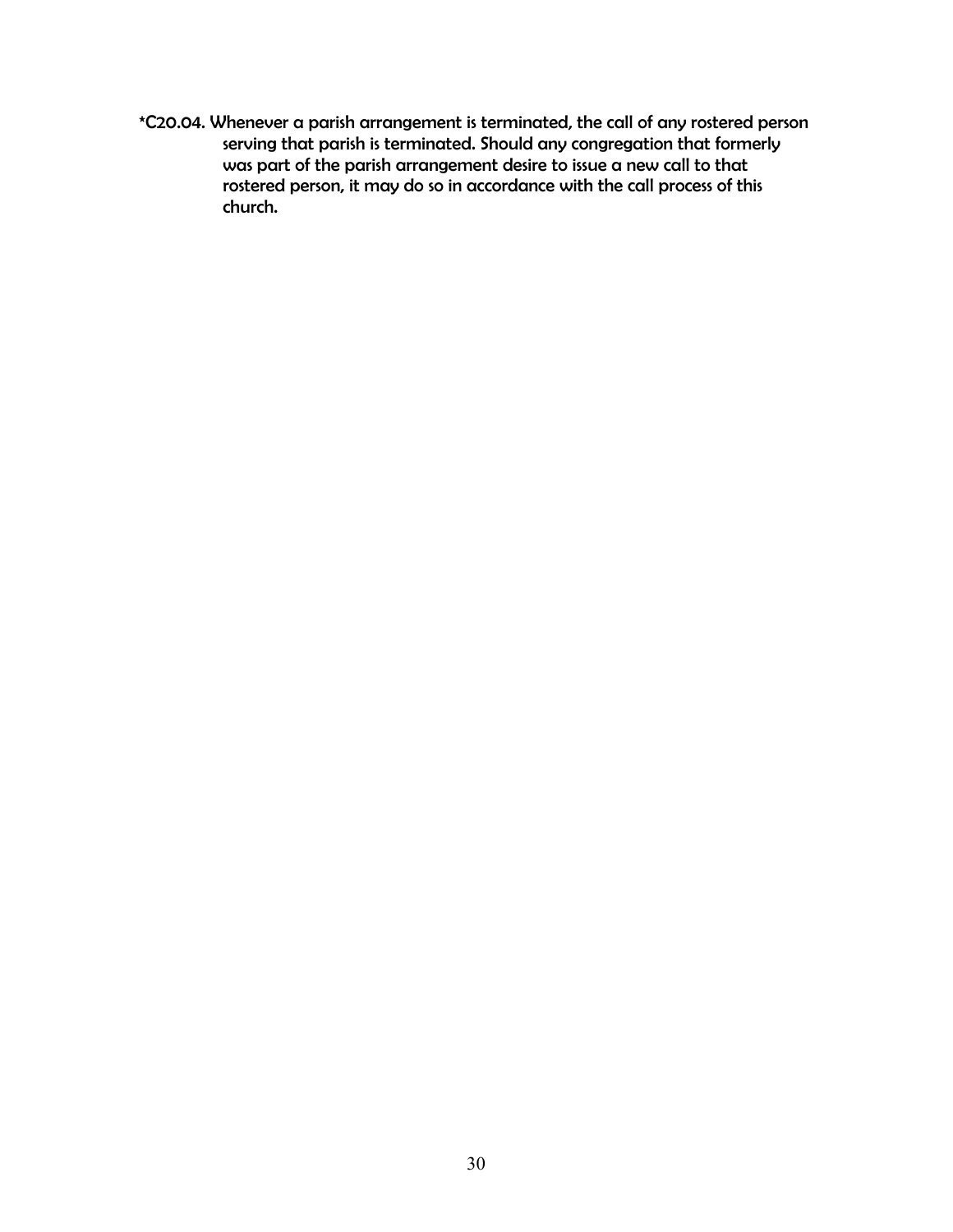#### **The Bylaws of Celebration Lutheran Church of Mt. Juliet, Inc.**

#### **Chapter 1 – 9**

No action at this time.

#### **Chapter 10** Congregation Meeting

 This Congregation shall conduct an annual meeting prior to the end of each fiscal year. Notice of this meeting shall be given as prescribed in C10.03. All officers, the pastor and standing committee chairs will submit written reports at the annual meeting to the Congregation.

#### **Chapter 11** Officers

- B.11.01. President. The President shall chair the executive committee, the Congregation Council, the annual congregation meeting, and specially called meetings of the congregation with vote limited to resolution of tie votes. The President shall be responsible for carrying out the leadership, communications, and duties set forth by the congregation and council as the operational policies, objectives and goals of this congregation. The President shall be responsible for directing and responding to communications within the congregation, with the council, with the pastor, with the Bishop of the synod, and with others who may from time to time inquire or need information. The President shall also fulfill the statutory duties described by law by the state of Tennessee for not-for-profit corporations.
- B.11.02. Vice President. The Vice President shall serve on the executive committee. The Vice President shall act as the chair of the Audit Committee with voice but not vote. In the event of the election of a Call Committee, the Vice President shall act as the chair with voice and vote limited to resolution of tie votes within the Call Committee. During the term of the Call Committee, the limitation on successive terms of the Vice President may be suspended by congregational resolution. The Vice President shall assume and be responsible for all the duties of an absent President.
- B.11.03 Secretary. The Secretary shall keep the minutes of all Congregation meetings and all Council meetings and report these minutes as appropriate to the congregation, the council, the synod, and the state of Tennessee.
- B.11.04. Treasurer. The Treasurer shall be responsible for the financial books and records of this congregation, shall report to the Congregation Council at least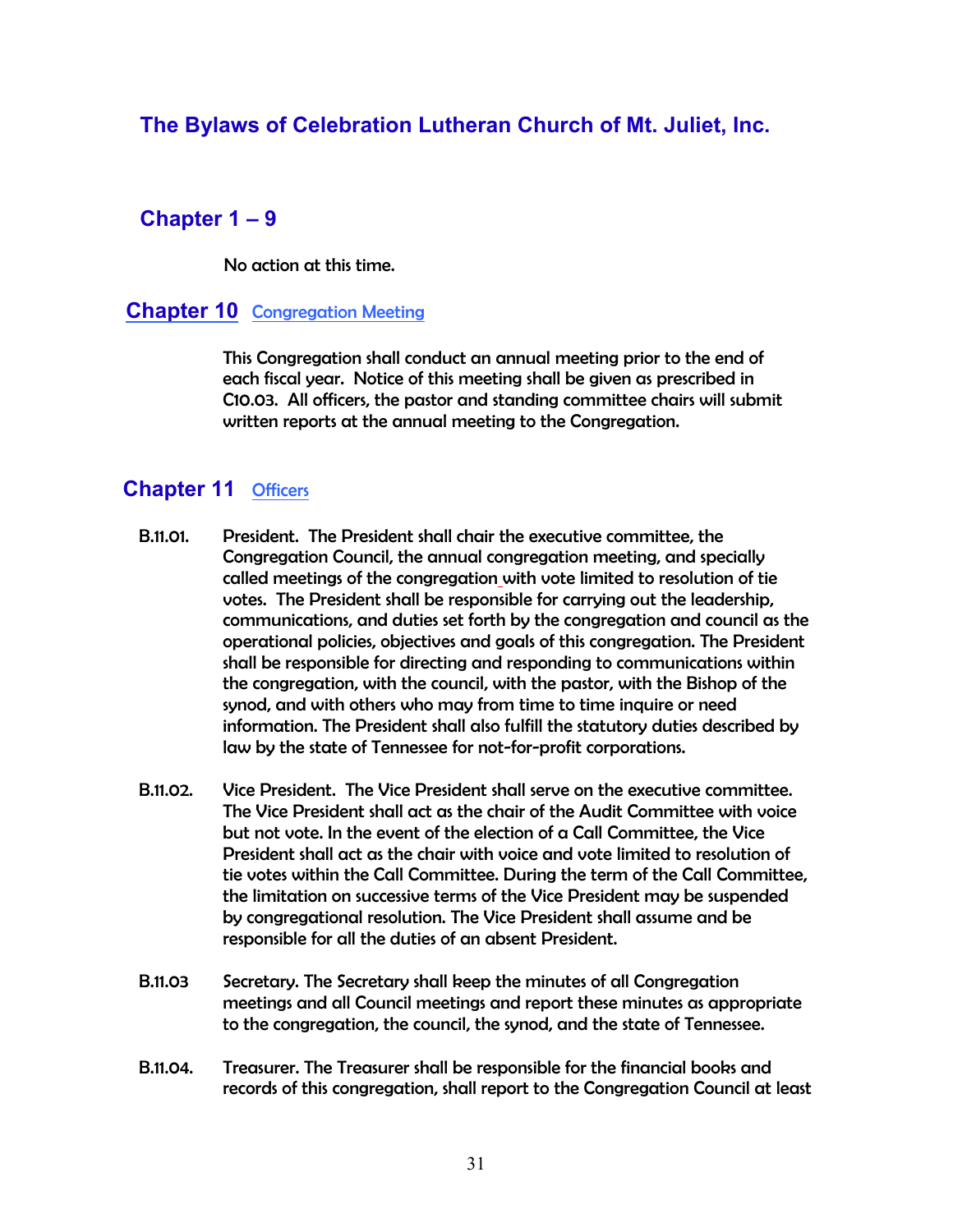monthly, shall report to this congregation at least annually and shall submit the financial books and records to the audit committee for review at least annually.

#### **Chapter 12 CONGREGATION COUNCIL**

- B.12.01. Congregation Council. The terms of the Congregation Council shall be arranged such that one-third of the terms expire each year. No member shall serve more than one consecutive term. A member elected by the Congregation Council to fill a vacated position is eligible to stand for election to the Congregation Council at the next annual meeting of the congregation. At the next annual meeting, vacated positions are filled for the remainder of the original term.
- B.12.02. Congregational Council Representatives. The members of the Congregation Council will serve as liaisons to the standing committees of the congregation. The Executive Committee is responsible for assigning the standing committees to the members.
- B.12.03. Election of Members. To be elected, a member must receive a majority of the votes cast in the election. If insufficient positions are filled on the first ballot, then successive ballots are held using the remaining candidates. If no member is elected on a ballot, then the candidate receiving the least votes is removed from the slate.
- B.12.04. Partial Terms of Service. The partial terms of vacated Congregation Council positions, along with the full terms of Congregation Council, will be filled in the order that the Members are elected, with the longest terms filled first. In the event more than one Member is elected on a ballot, the Member with the most votes is deemed to have been elected first.

#### **Chapter 13. CONGREGATION COMMITTEES**

- B.13.00. Nominating Committee. The Executive Committee shall appoint an outgoing Member of the Congregation Council to convene the Nominating Committee. The Nominating Committee shall present slates of candidates at the annual meeting of the congregation for the Congregation Council and for the Nominating Committee. The Nominating Committee should be creative in soliciting from the congregation names to place on the ballot. While permitted, it is not recommended that immediate family members serve together on the Congregation Council.
- B.13.01 (a) This congregation shall have standing committees. The Chair of the Standing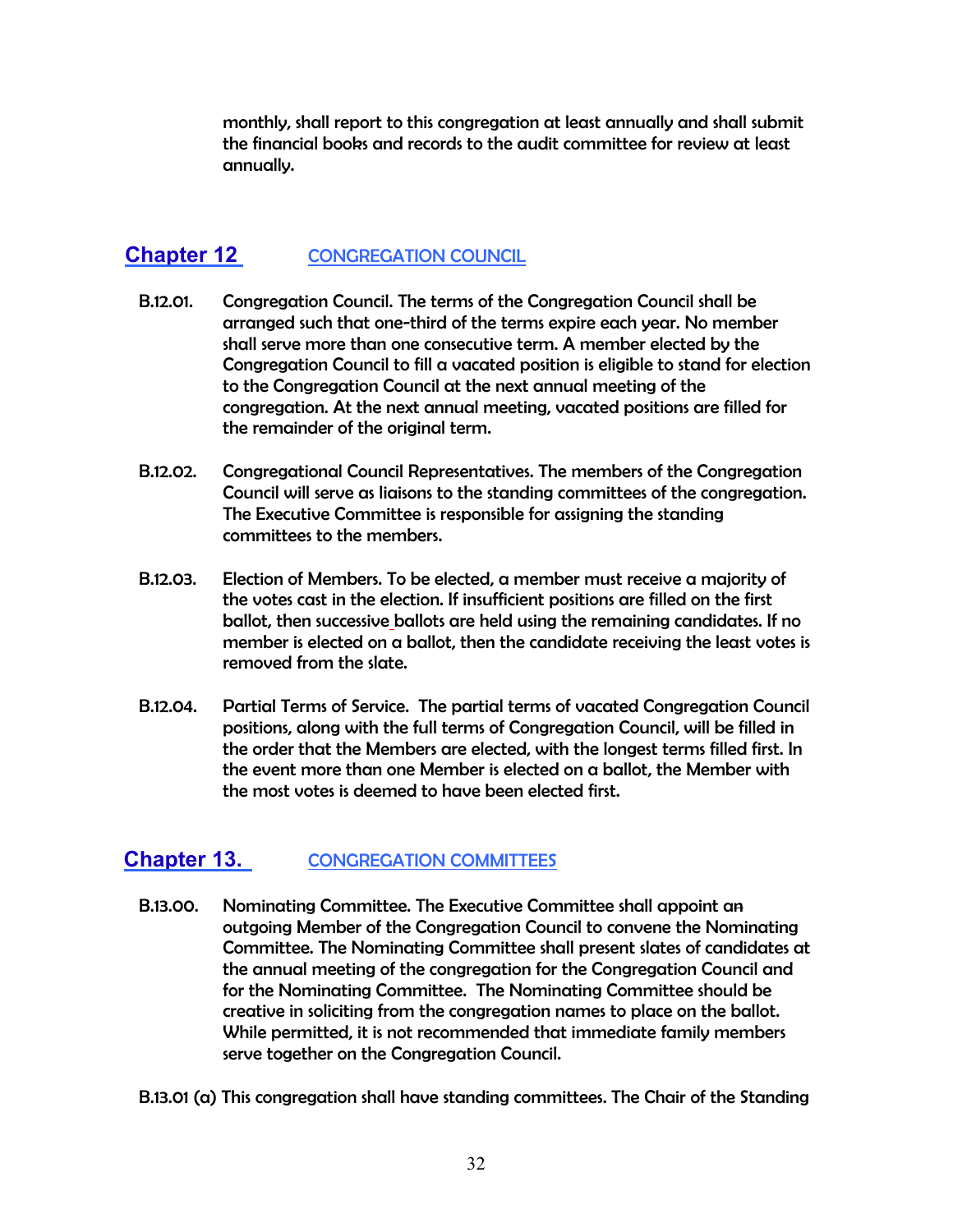Committees shall be elected from within the membership of the Standing Committee. The Chair may appoint one or more Vice-Chairs to aid in the operation of the committee. The Congregation Council Representative is permitted but not required to be either a member or the Chair of the committee.

- B.13.01 (b) Each standing committee shall be empowered to organize and appoint sub committees. The chairperson of the subcommittee shall be appointed by the standing committee and may not be the chairperson of the standing committee. The standing committee will present to the Congregation Council an appropriate continuing resolution authorizing and empowering each subcommittee.
- B.13.02. Parish education shall be a standing committee. Parish education shall have at least one (1) Chairperson.

 The Education Committee helps the congregation to be faithful to the biblical calling to teach and learn. It will provide for the learning ministry in the congregation. This program, through the home and the church, will nurture adults, youth, and children in Christian growth. The committee shall be responsible for the supervision of all schools and training programs.

 The education committee will supervise the learning ministry program. It will plan into the future to carry out the mission of the congregation. The committee will enlist volunteers to serve and support and encourage them in every way. They will coordinate with the other groups that offer learning ministry to better provide a variety of learning opportunities for the members. The committee will address the following areas:

- 1. Identify educational needs.
- 2. Evaluate current programs giving attention to the needs of all ages of members as well as their physical and mental abilities.
- 3. Inform the congregation about learning ministry opportunities.
- 4. Select and support program leaders and teachers by providing materials for teaching and training and enlisting support staff.
- 5. Select resources and curriculum that are Bible-based and theologically sound that promote the church mission.
- 6. Determine policy. Establishing schedules for programs, preparing job descriptions and approving curricula.
- 7. Set goals. Plan for change and growth in learning ministries.
- 8. Develop and administer the budget. Prepare a proposed budget for the coming fiscal year to be presented to the Stewardship Committee in August of each year.
- 9. Report to council and the congregation. Report monthly to the council and annually to congregation.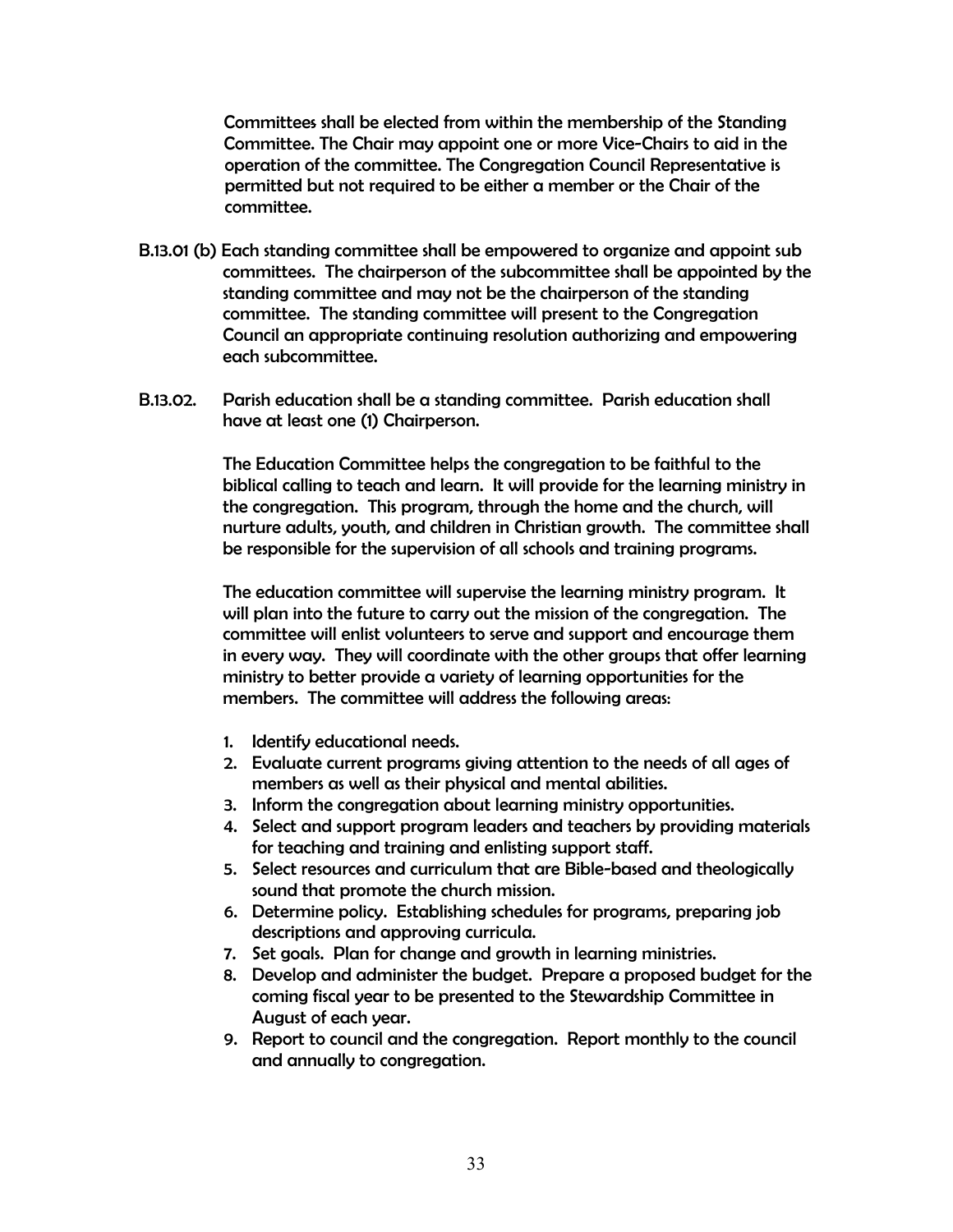- B.13.03. Worship shall be a standing committee. Worship shall have at least one (1) chairperson. The Worship Committee shall oversee all the worship programs of the congregation. Worship will consult with the Pastor and other committees as appropriate to review all church worship programs to determine that they comply with Lutheran Theology and this Congregation's mission statement. The Committee will coordinate the church worship calendar and oversee the planning and preparation of all worship services. The committee will interact with the choir, organist, other musicians and approve the selection of the hymns and musical programs. The committee will provide the training and supplies necessary for the active function of the Altar guild, worship assistants, acolytes, ushers, lectors, communion assistants and other congregation worship participants. This committee will report monthly to the Church Council, annually to the congregation, and each August submit to Stewardship a proposal budget for the coming year.
- B.13.04. Property shall be a standing committee. Property will have at least one (1) chairperson. This committee is charged with the maintenance, renovation and replacement of all the physical property of this congregation. The committee will call for work volunteers, form work crews, contract for repairs, construction, maintenance and oversee all work projects on Church property. This committee will obtain competitive estimates whenever possible, verify the references of any contractors or services, recommend major expenditures to the Church Council, and prepare a proposed annual budget for submission to Stewardship in August of each year. Property will report monthly to the Church Council and annually to the congregation.
- B.13.05. Social Concerns shall be a standing committee. Social Concerns will have at least one (1) chairperson.

 The committee for Social Concerns is charged with providing opportunities for fellowship within the congregational community and within the community as a whole and with other churches.

 This committee will develop and administer a budget. It will prepare a proposed budget for the coming fiscal year to be presented to the Stewardship Committee in August of each year.

B.13.06. Evangelism shall be a standing committee. Evangelism will have at least one (1) chairperson.

> The Evangelism Committee is charged with the outreach program of the Congregation. The Committee will reach out to the community it serves in order to lead others to know God and his Son.

1. Family Activities – sponsor family oriented activities to promote opportunities for families to celebrate and participate.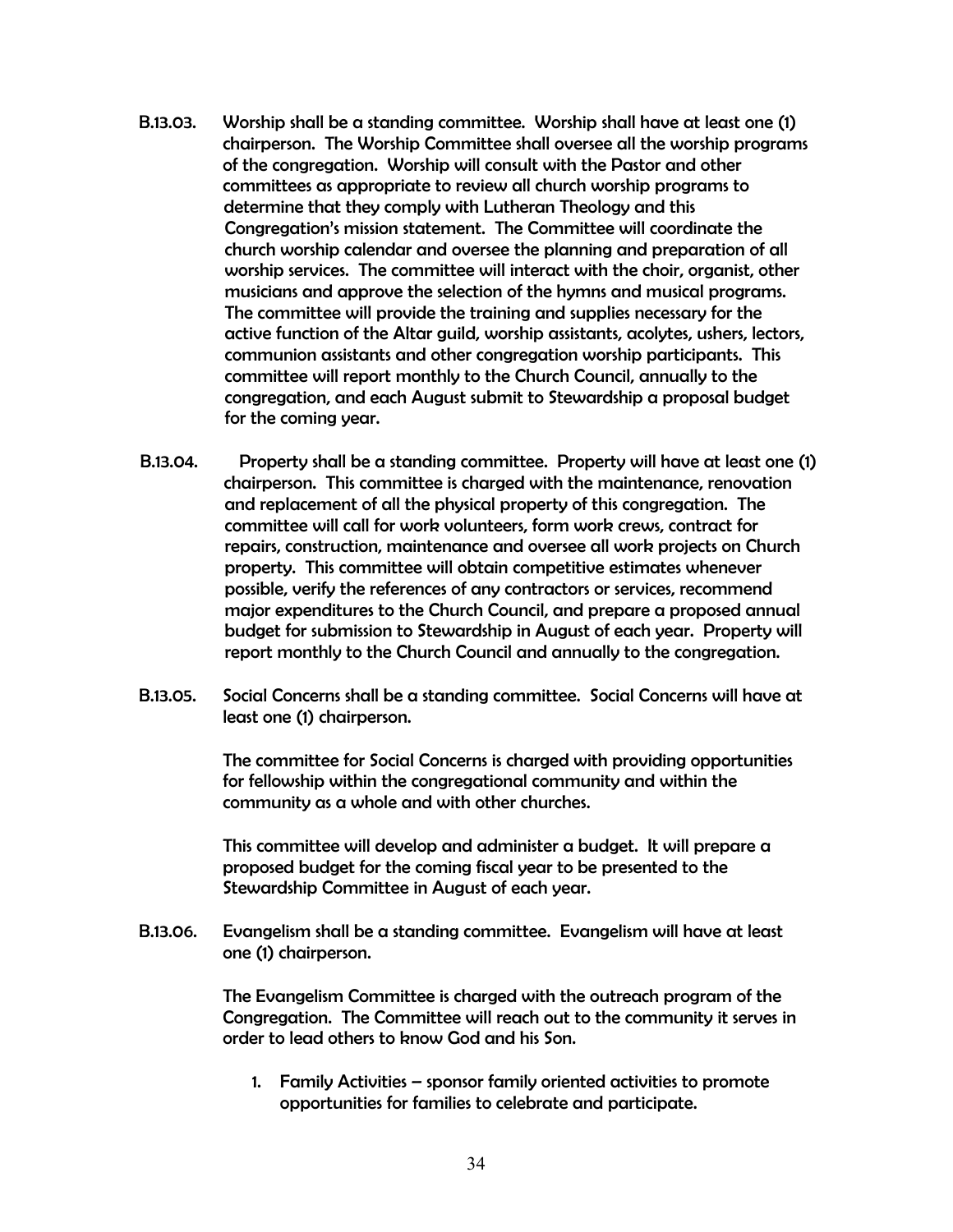- 2. News Releases Advertising in Newspapers, Telephone advertising and press releases to increase the visibility of the congregation in the community.
- 3. Visitation Organize visitation to homes of baptized and confirmed members that are inactive.
- 4. Mail Campaign Letters of acknowledgment to visitors of the congregation inviting them to participate.

Develop and administer the budget. Prepare a proposed budget for the coming fiscal year to be presented to the Stewardship Committee in August of each year.

B.13.07. Stewardship shall be a standing committee. Stewardship shall have at least one (1) chairperson.

> The Stewardship Committee is charged with the finances of the congregation.

It will charge each committee with a budget line to prepare and present a projected budget for the coming fiscal year to be presented to the committee in August of each year.

The Stewardship Committee will then prepare a projected budget for the coming fiscal year to be presented to the Congregation Council in September of each year. Whereupon, the Council will be charged with its approval. After Council approval, the committee shall present the proposed budget in writing thirty days before the annual congregational meeting to all voting members of the congregation in conjunction with the Agenda prepared by the council.

The Treasurer of the congregation is a member of the Stewardship Committee and will transmit payment of accounts held by the church.

The Financial Secretary of the congregation will compilate and transmit annually the individual financial records of benevolence to the membership of the congregation.

The Stewardship Committee will annually, or as the financial needs of the congregation change, present stewardship programs or drives.

B.13.08 Youth ministries shall be a standing committee. Youth ministries shall have at least one (1) chairperson.

> The Youth Ministries Committee is charged with the development, leadership and outreach of youth programs both within and without the Congregation for the purpose of supplementing and reaching beyond Parish Education into community, school and social missions for youth.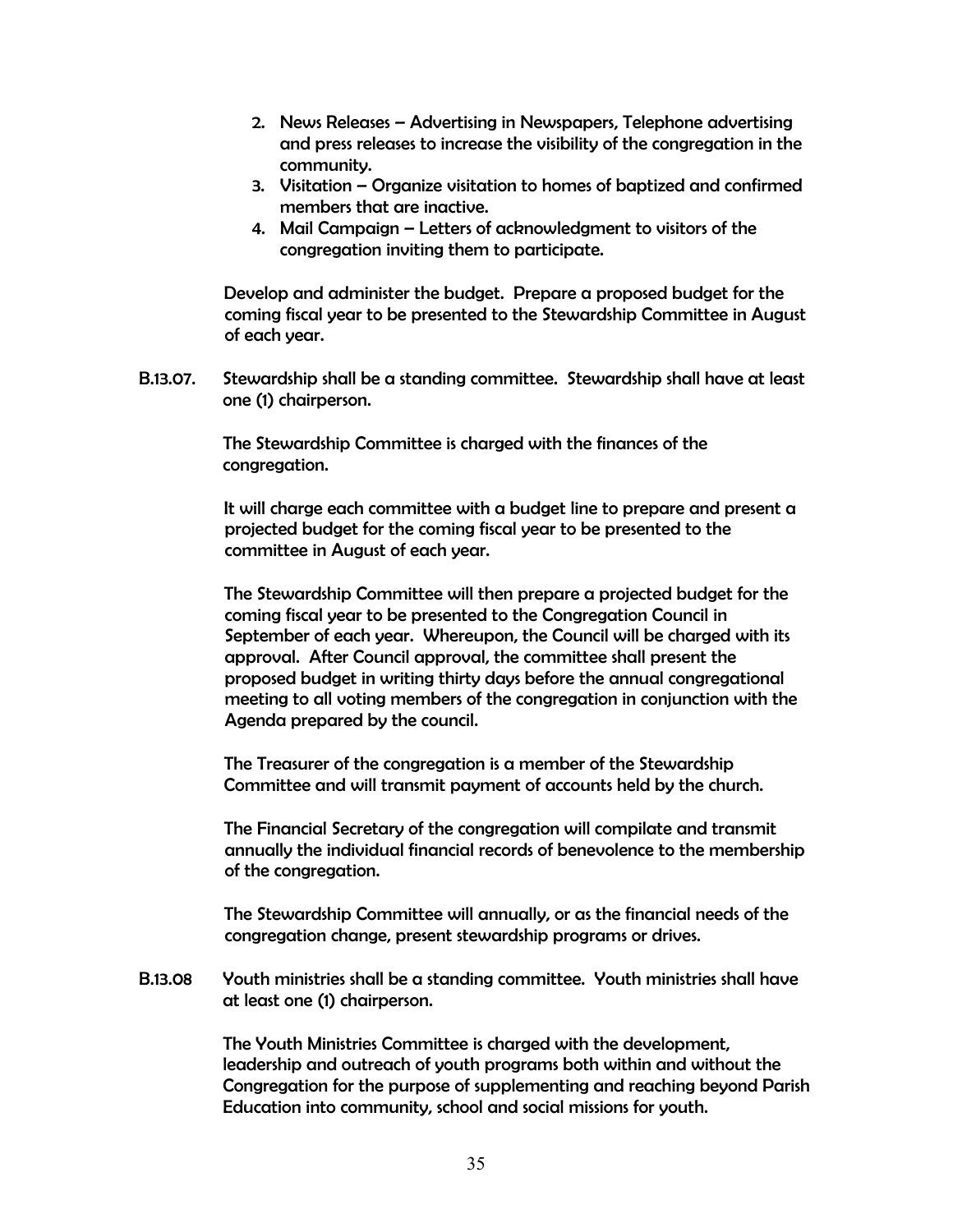B.13.09. If the congregation is operating a Day School, then the Day School shall have a standing committee. Day School shall have at least one (1) chairperson.

The committee is charged with:

- 1. Making recommendations to the church on all matters pertaining to the tuition, budget requirements, salaries, personnel, and other needs.
- 2. Developing and monitoring an annual operating budget.
- 3. Determining policies and procedures for operating and administering the program with the approval of the Congregational Council.
- 4. Enlisting personnel to direct and teach in the program.
- 5. Seeing that the program complies with legal and licensing requirements.
- 6. Organizing efforts to involve church members and parents.
- 7. Directing a public relations effort to inform church members and the public in general about program activities.
- 8. Reviewing reports and records to insure a proper operation.
- 9. Coordinating the work with other committees and groups in managing the activities and affairs of the program.
- 10. Reporting monthly to the church council, annually to the congregation, and each December submitting a copy of their fiscal operating budget for inclusion in the Congregational Annual Report.

#### **Chapter 14 CONGANIZATIONS WITHIN THE CONGREGATION**

B.14.01. Organizations within this congregation who represent themselves as affiliated in any manner with this congregation shall have the authority of a continuing resolution, by this congregation at the annual meeting. Any activity, activities or public statements of position or purpose by organizations within this congregation which do not conform to Chapter 2, Chapter 3, Chapter 4 or Chapter 6 of the Constitution may lead to the revocation of the continuing resolution and dissociation of this congregation with the organization.

#### Chapter  $15 - 18$

No action at this time.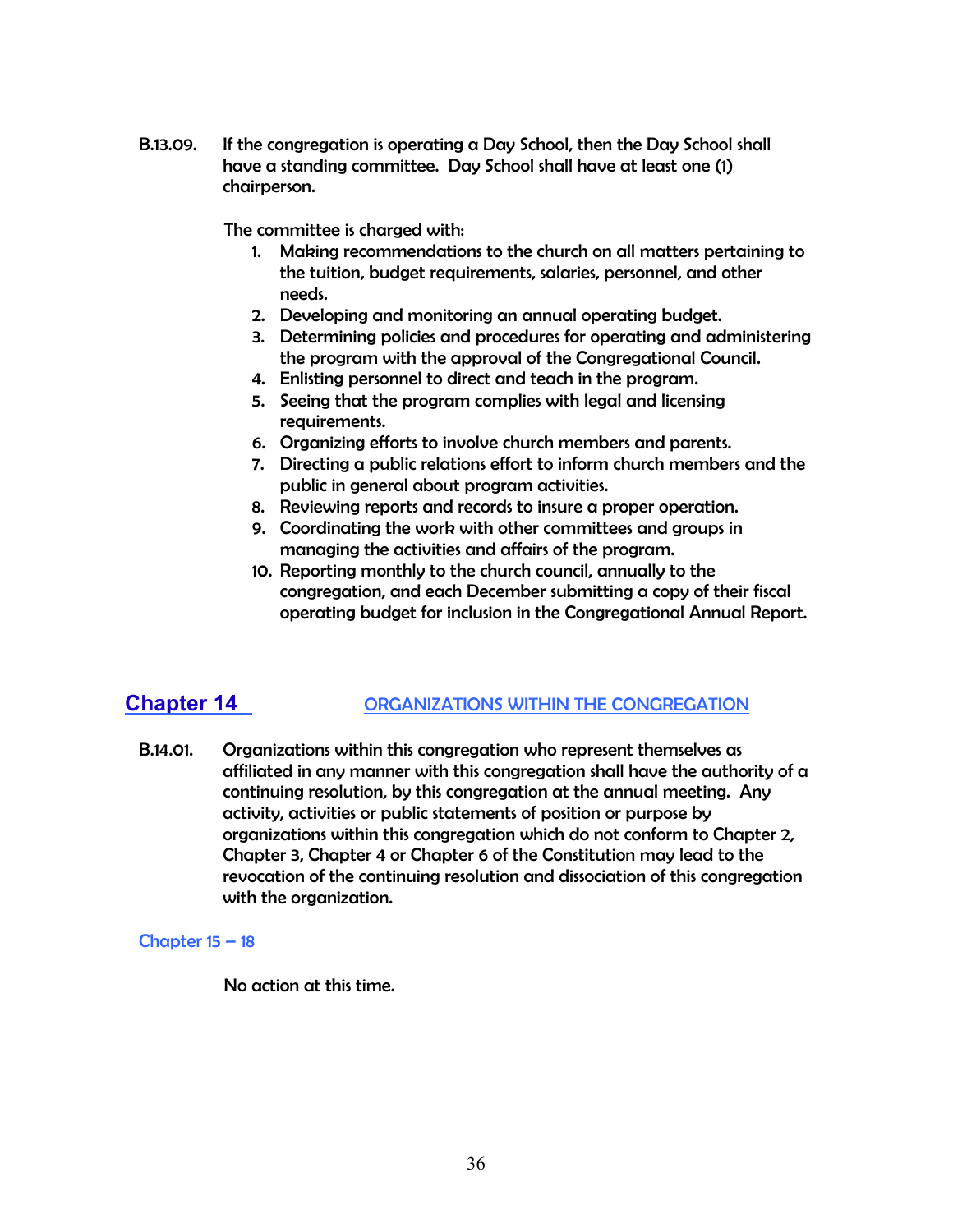## **The Continuing Resolutions of Celebration Lutheran Church of Mt. Juliet, Inc.**

#### **Chapter 1 – 10**

No action at this time.

#### Chapter 11 OFFICERS

- CR.11.01. The officers of this congregation shall serve as an executive committee. The executive committee shall be the President(s), Vice President(s), Secretary and Treasurer. The executive committee shall conduct the routine business of this congregation on a day to day basis and shall make the determination of what matters need to be raised to the level of Congregational Council approval or notice. The executive committee may appoint members of the Council of Trustees to serve out unexpired terms of vacated officer or council positions until elections may be held.
- CR.11.02. The present president of this congregation and all past presidents who have maintained active membership in this congregation shall be called the Council of Trustees. In the event of vacancies on the Congregational Council, matters of policy or matters of discretion within this congregation, the Council of Trustees shall make themselves available to the executive Committee, to the Council, to the Congregation or to the Pastor, for advise and counsel. From time to time the trustees may be called upon to fill out the unexpired terms of officers or members of the council who have resigned, or otherwise are unable to fulfill their responsibilities. During periods of appointment, the Trustee(s) shall serve in the full capacity as appointed. Limits of term and consecutive terms are not applicable to Trustee. Trustees do not vote on the council unless serving in an appointed position having vote.

#### Chapter 12

No action at this time.

Chapter 13 CONGREGATION COMMITTEES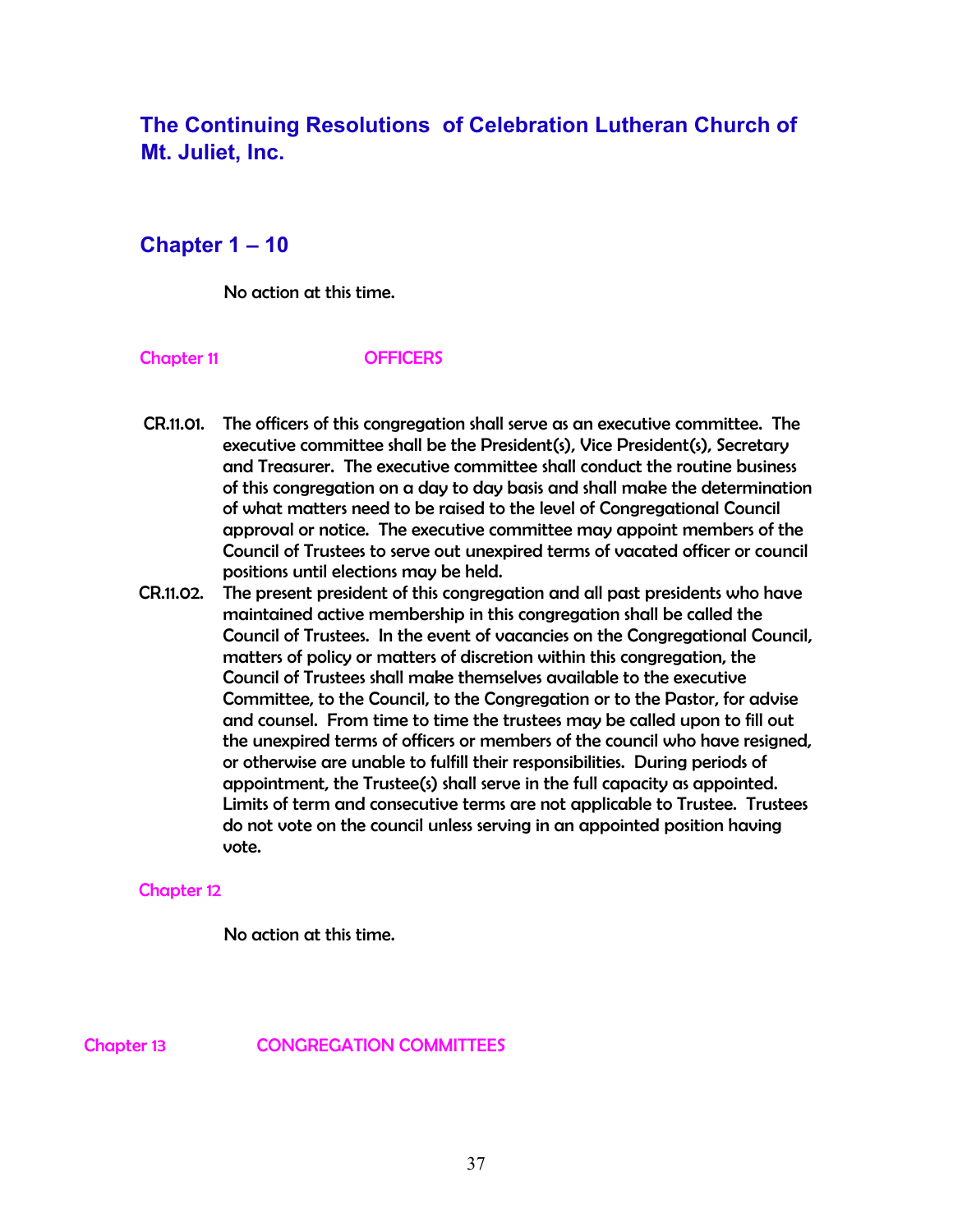- CR.13.01. The Boys Scout of America, Troop 911, shall be a sponsored organization of this Congregation. The congregation may charter said organization, and shall as it may define from time to time further sponsor this organization. Boy Scout Troop 911 shall be accountable to the Property Committee as a user of the Church Facility.
- CR.13.02. The Girl Scouts of America are approved users of the property of this congregation. They shall be accountable to the Property Committee as a user of the Church Facility.
- CR.13.03. Alcoholics Anonymous are approved users of the property of this congregation. Alcoholics Anonymous shall be accountable to the Property Committee as a user of the Church Facility.
- CR.13.04. The Preschool Program shall be accountable to the Parish Education Committee as an educational program of the Congregation. The Preschool Committee shall be appointed by the Parish Education Committee and shall include not less than one (1) of the Parish Education Council representatives. The chair of the preschool committee may be a Council representative and may limit her participation to the preschool program.

#### Chapter 14 ORGANIZATIONS WITHIN THE CONGREGATION

- CR.14.01. The youth of this Congregation may organize and conduct youth functions within the parameters of this Congregation. They may elect and send a youth representative to the Congregation Council who will upon such election and designation will have voice, but not vote.
- CR.14.02. The men of this Congregation may organize and conduct men's functions within the parameters of this Congregation. They may elect and send a men's representative to the Congregation Council who will upon such election and designation will have voice, but not vote.
- CR.14.03. The women of the Congregation may organize and conduct women functions within the parameters of this Congregation. They may elect and send a women representative to the Congregation Council who will upon such election and designation will have voice, but not vote.
- CR.14.04. The married adults of this Congregation may organize and conduct married adults functions within the parameters of this Congregation. They may elect and send a married adult representative to the Congregation Council who will upon such election and designation will have voice, but not vote.
- CR.14.05. The unmarried adults of this Congregation may organize and conduct unmarried adults functions within the parameters of this Congregation. They may elect and send a unmarried adults representative to the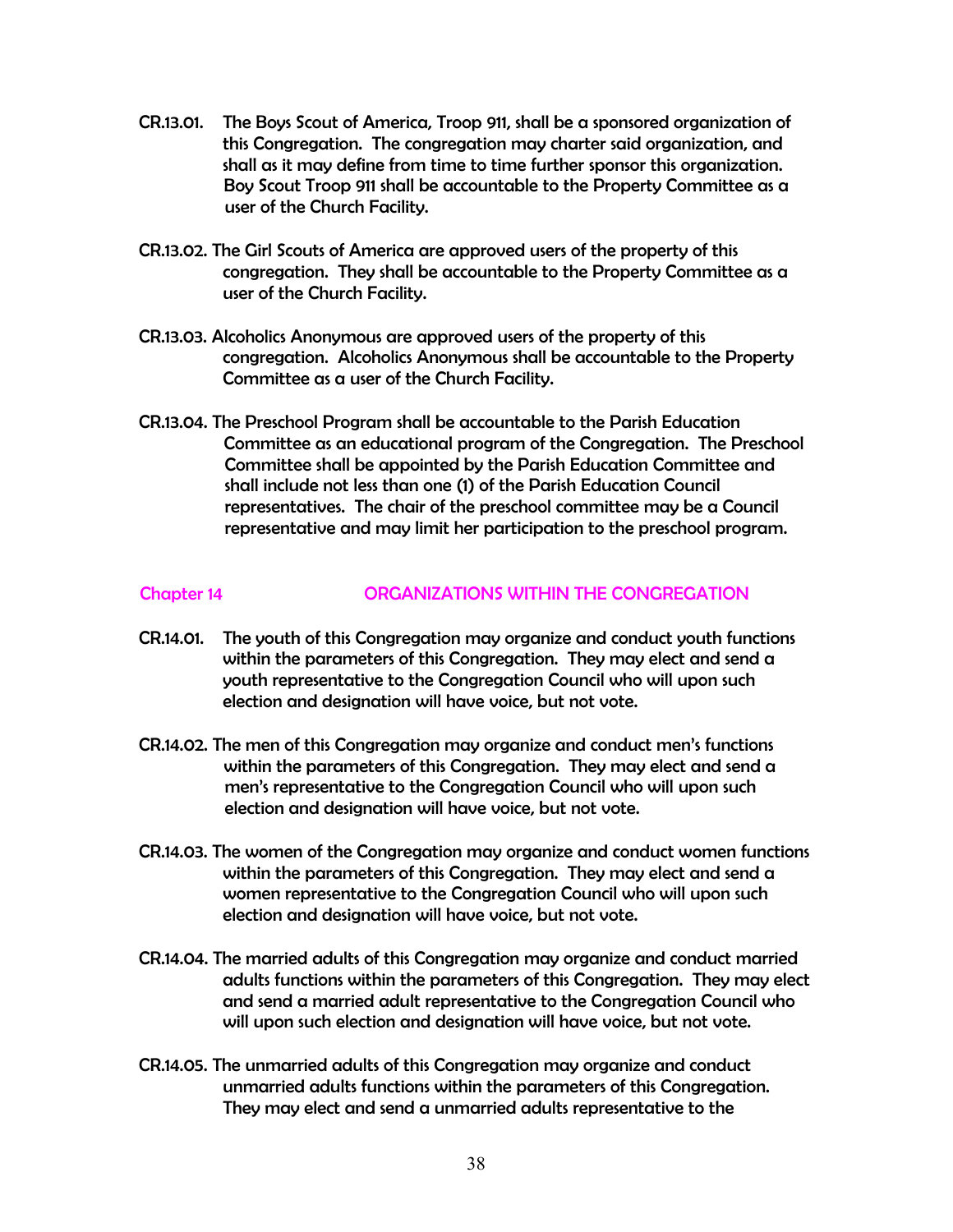Congregation Council who will upon such election and designation will have voice, but not vote.

CR.14.06. The adults of this Congregation may organize and conduct adult functions within the parameters of this Congregation. They may elect and send an adult representative to the Congregation Council who will upon such election and designation have voice, but not vote.

#### Chapters 15 – 18

No action at this time.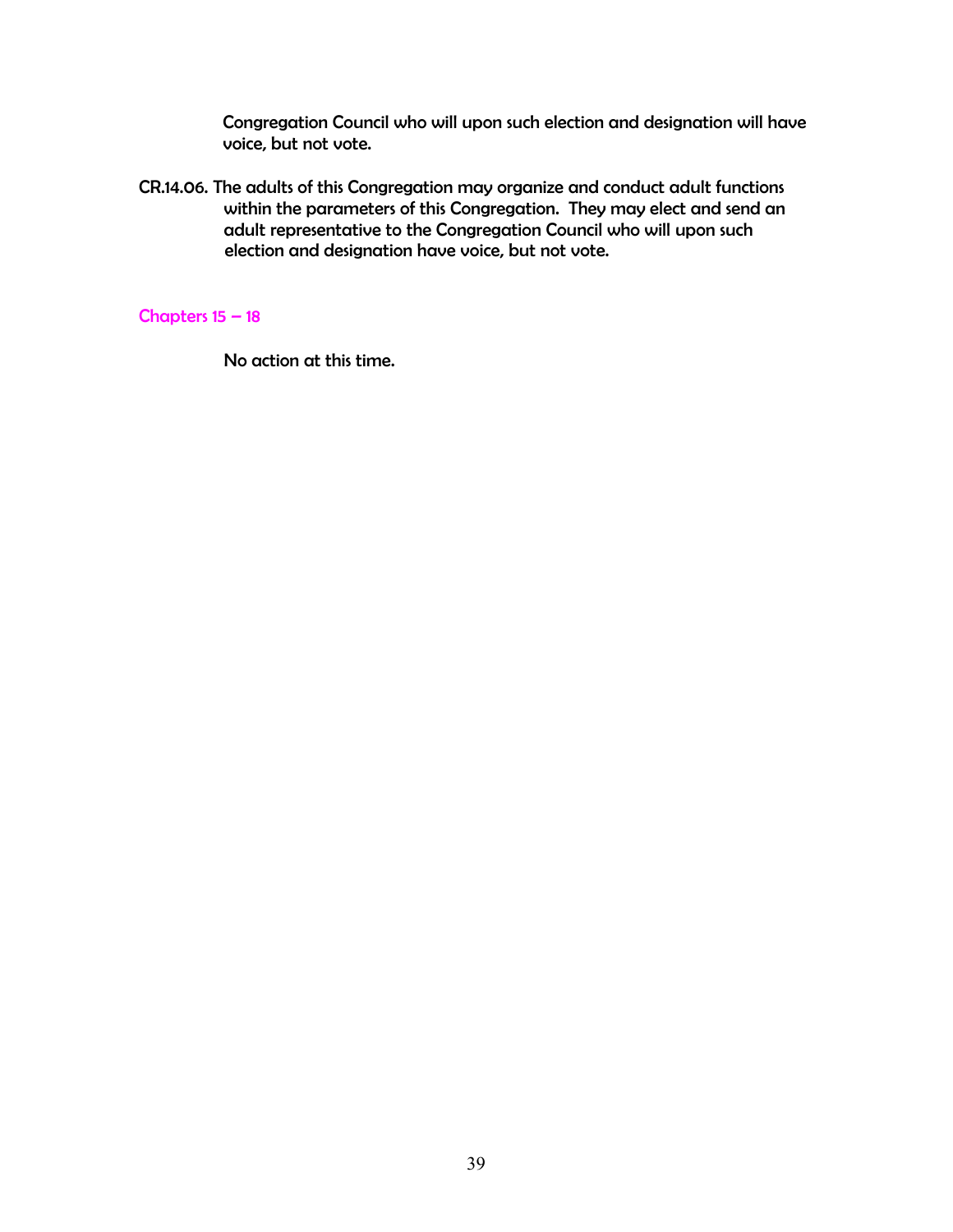## **Vision, Mission, and Core Values VISION STATMENT**

[Adopted July 14, 2002]

#### **Jesus' Vision for All of Us**

CELEBRATE the living presence of God's love so that it will be on earth as it is in heaven!

## **MISSION STATEMENT**

[Adopted July 14, 2002]

#### **God's Mission for Celebration**

God has freely given us love and acceptance; therefore, *CELEBRATION* thankfully exists to foster:

- + **Health** God heals wounds and makes us whole through forgiveness and community.
- + **Growth** God's grace and our faith at work make us grow in spirit, mind and body.
- + **Action** God makes disciples and builds justice and kindness through our humble service to all peoples.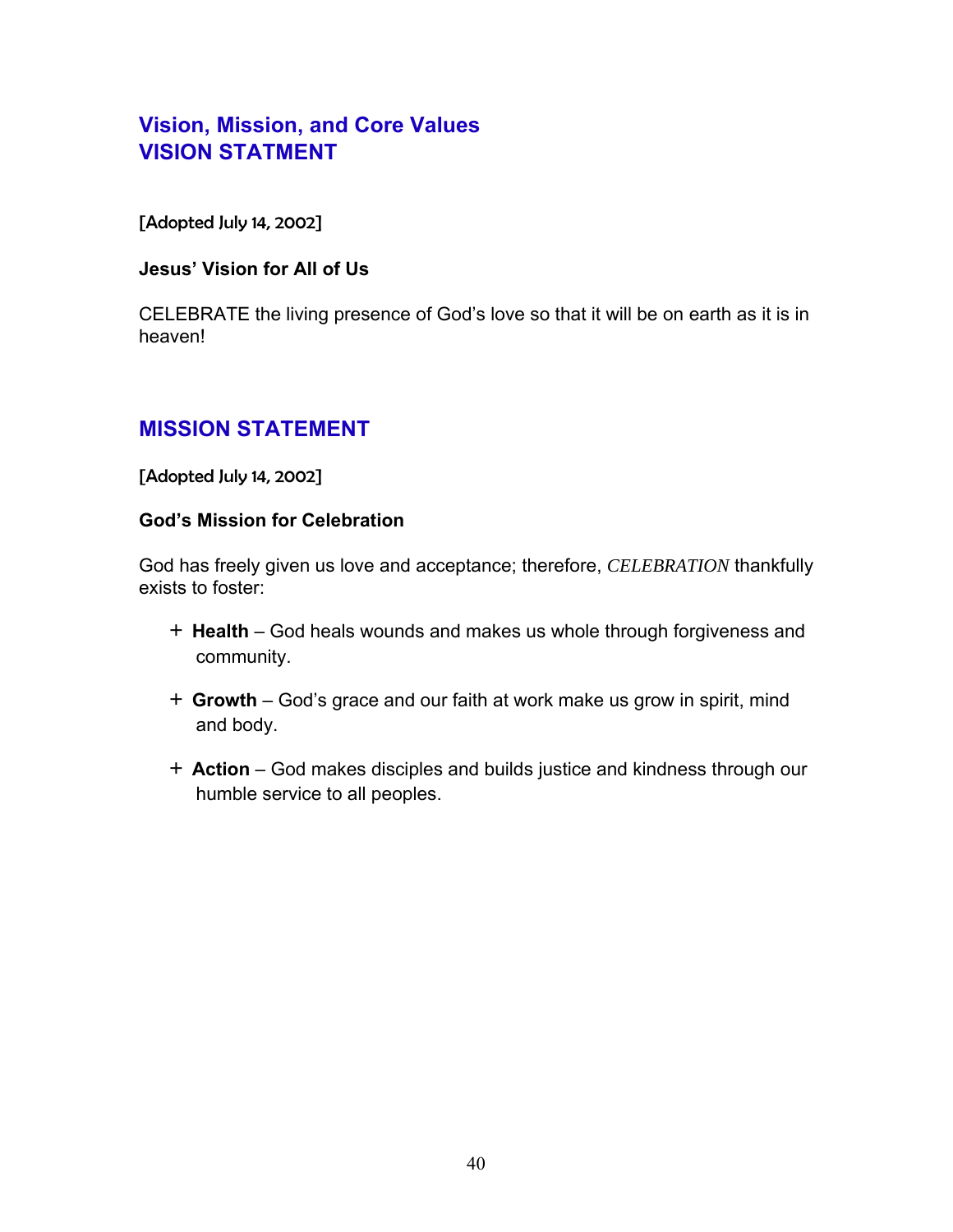#### **CORE VALUES**

[Adopted July 14, 2002]

#### **As we live out God's mission, we value:**

- **The Promise of Eternal Life** John 3:16 "God loved the people of this world so much that he gave his only Son, so that everyone who has faith in him will have **eternal life** and never really die." Contemporary English Version
- **The Power of Love** 1 John 4:16-18 "So have we come to know and trust the **love** God has for us. God is **love**, and the one whose life is lived in **love** does, in fact, live in God, and God does, in fact, live in him. So our **love** for him grows more and more, filling us with complete confidence for the day when he shall judge all people—for we realize that our life in this world is actually his life lived in us. **Love** contains no fear indeed fully-developed **love** expels every particle of fear, for fear always contains some of the torture of feeling guilty. The one who lives in fear has not yet had his **love** perfected." J.B. Phillips Translation
- **All People** Matthew 28:19-20 "Go, then, to **all peoples** everywhere and make them my disciples; baptize them in the name of the Father, and the Son, and the Holy Spirit, and teach them to obey everything I have commanded you. And I will be with you always, to the end of the age." Good News Bible
- **Diversity**  Galatians 3:28 "Gone is the distinction between Jew and Greek, slave and free, male and female—you are **all one** in Christ Jesus." J.B. Phillips Translation

1 Corinthians 12:27-28 "All of you are **Christ's body**, and each one is a part of it. In the church God has put all in place: in the first place **apostles**, in the second place **prophets**, and in the third place **teachers**; then those who perform **miracles**, followed by those who are given the